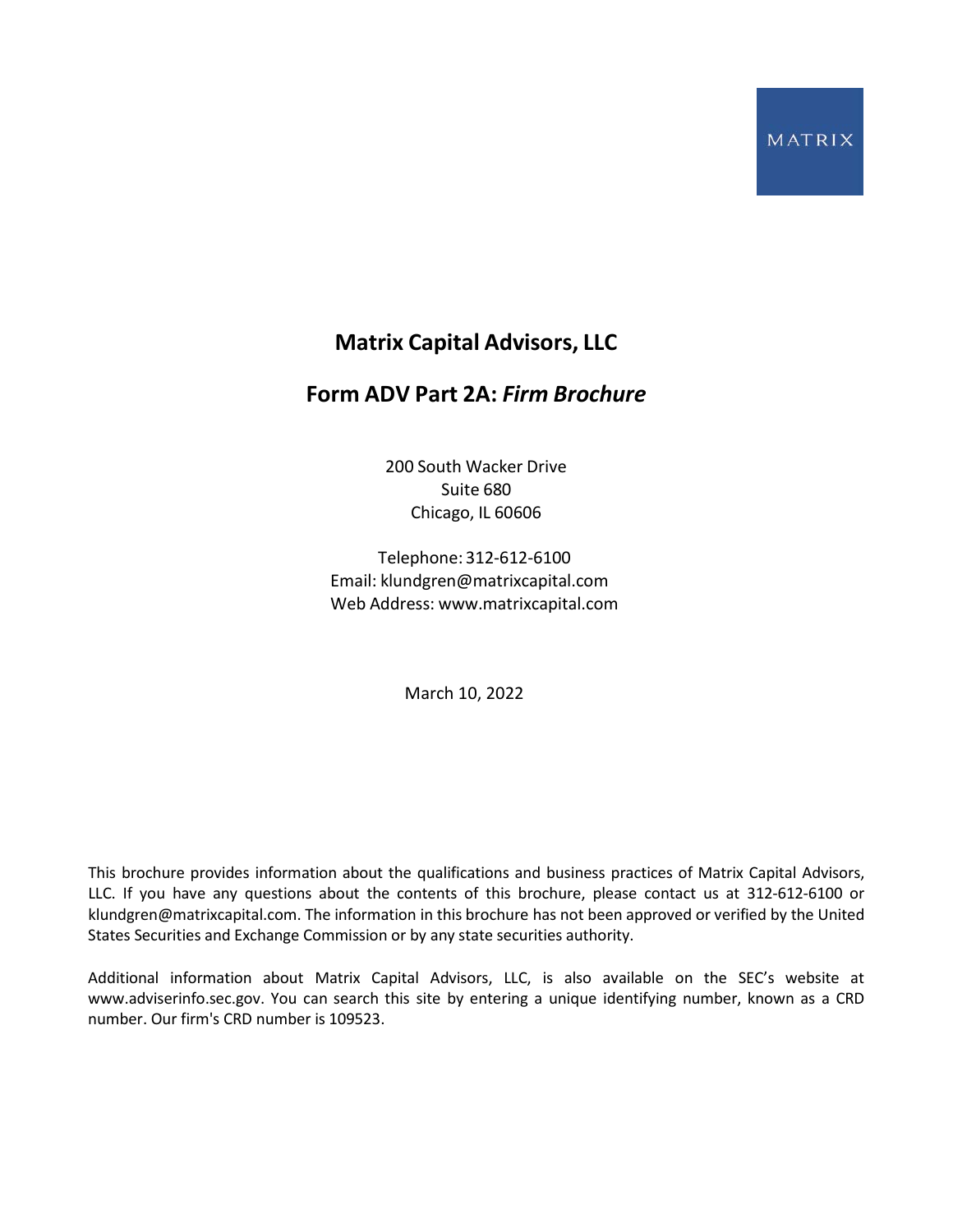## <span id="page-1-0"></span>**Item 2 Material Changes**

This Firm Brochure, dated March 10, 2022, provides you with a summary of Matrix Capital Advisors, LLC's, advisory services and fees, professionals, certain business practices and policies, as well as actual or potential conflicts of interest, among other things. This Item is used to provide our current clients with a summary of new and/or updated information. Depending on the type of revision, we will inform clients of revision(s) as follows:

- 1. Annual Update: We are required to update certain information at least annually, within 90 days of our firm's fiscal year end (FYE) of December 31. We will provide you with the full revised Brochure within 120 days of our FYE. The most recent copy of the brochure is always available on our file sharing website, Sharefile, in the *Matrix Client Compliance Documents* folder.
- 2. Material Changes: Should a material change in our operations occur, we will promptly communicate this change to clients (and it will be summarized in this Item). "Material changes" requiring prompt notification will include changes of ownership, control, or location; disciplinary proceedings; or significant changes to our advisory services or advisory affiliates – in short, any information that is critical to a client's full understanding of who we are, how to find us, and how we do business.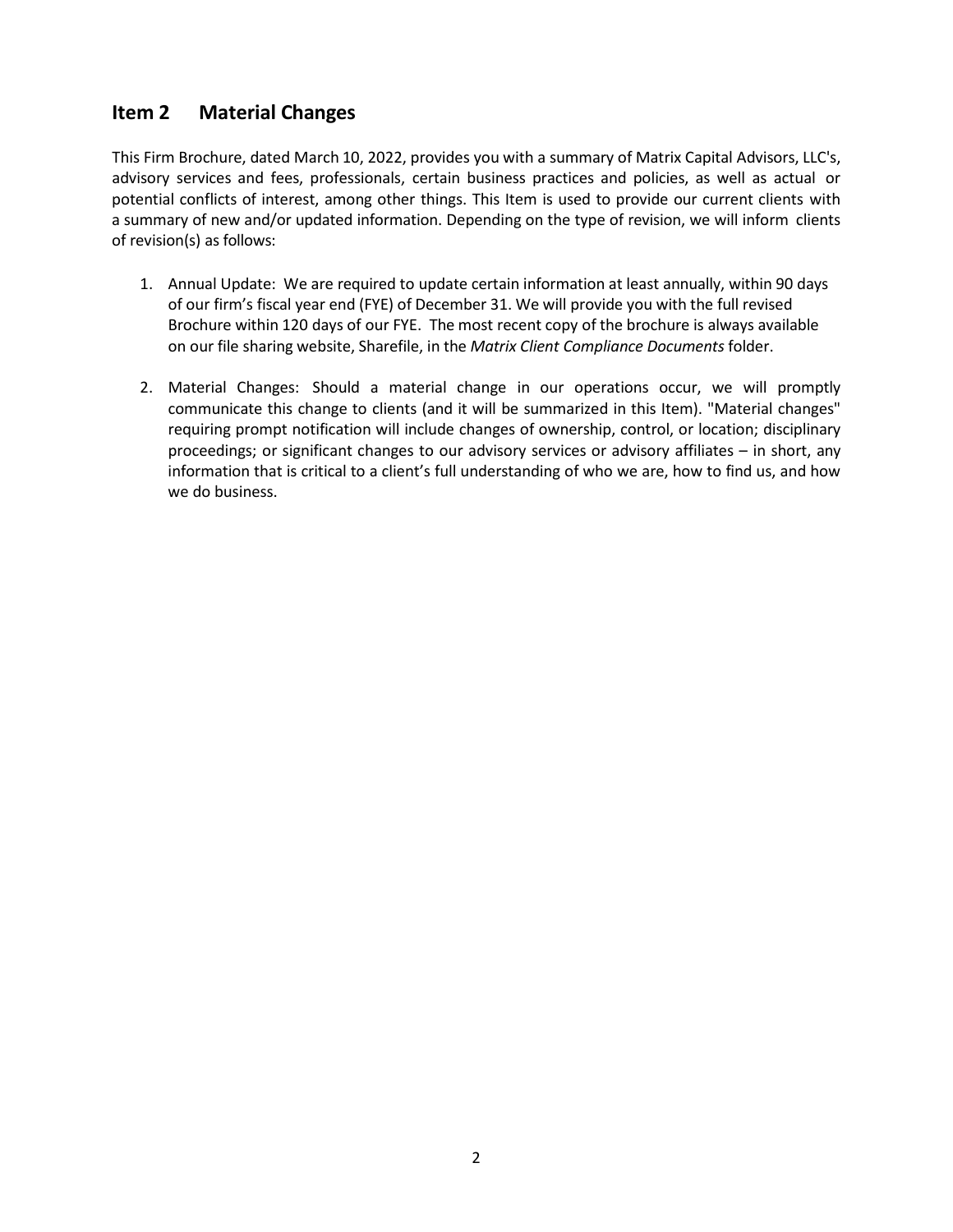<span id="page-2-0"></span>

| Item <sub>3</sub> | <b>Table of Contents</b>                                                              | Page           |
|-------------------|---------------------------------------------------------------------------------------|----------------|
| Item 1            | <b>Cover Page</b>                                                                     | 1              |
| Item 2            | <b>Material Changes</b>                                                               | $\overline{2}$ |
| Item 3            | <b>Table of Contents</b>                                                              | 3              |
| Item 4            | <b>Advisory Business</b>                                                              | 4              |
| Item 5            | Fees and Compensation                                                                 | 5              |
| Item 6            | Performance-Based Fees and Side-By-Side Management                                    | $\overline{7}$ |
| Item 7            | <b>Types of Clients</b>                                                               | 8              |
| Item 8            | Methods of Analysis, Investment Strategies, and Risk of Loss                          | 9              |
| Item 9            | Disciplinary Information                                                              | 11             |
| Item 10           | Other Financial Industry Activities and Affiliations                                  | 11             |
| Item 11           | Code of Ethics, Participation or Interest in Client Transactions and Personal Trading | 12             |
| Item 12           | <b>Brokerage Practices</b>                                                            | 14             |
| Item 13           | <b>Review of Accounts</b>                                                             | 16             |
| Item 14           | Client Referrals and Other Compensation                                               | 16             |
| Item 15           | Custody                                                                               | 17             |
| Item 16           | <b>Investment Discretion</b>                                                          | 18             |
| Item 17           | <b>Voting Client Securities</b>                                                       | 18             |
| Item 18           | Financial Information                                                                 | 18             |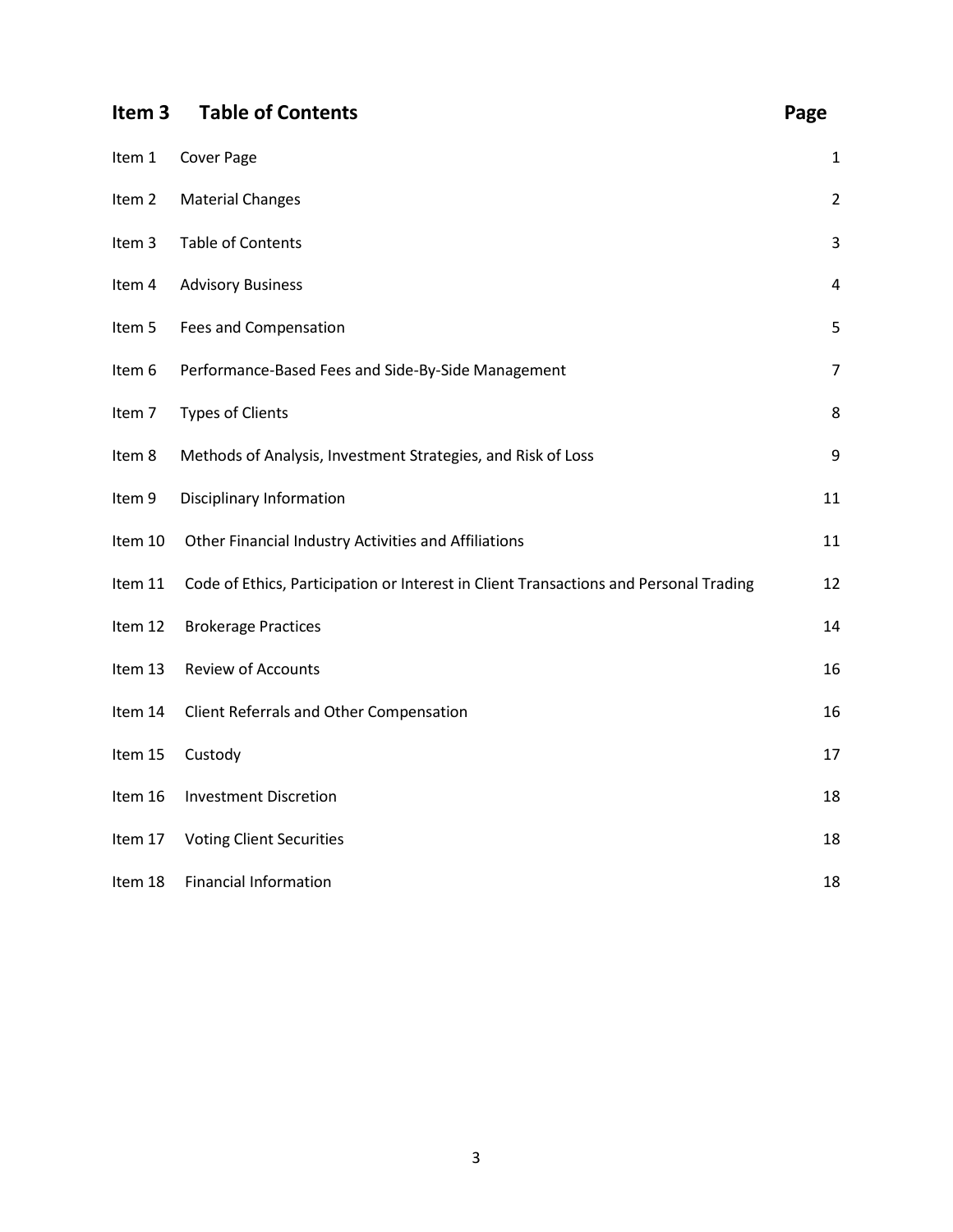### <span id="page-3-0"></span>**Item 4 Advisory Business**

On January 1, 2022, Matrix Capital Advisors LLC became a wholly owned subsidiary of CI Private Wealth US, LLC (CI Private Wealth), an indirect majority-owned subsidiary of CI Financial Corp (CI or CI Financial) (TSX: CIX; NYSE: CIXX). CI Financial is an independent public company based in Canada offering global wealth management and asset management advisory services. None of CI Financial or CI Private Wealth has a role in the day-to-day management of Matrix Capital Advisors, LLC.

Matrix Capital Advisors, LLC ("Matrix"), is a Securities and Exchange Commission (SEC)-registered investment adviser founded in 2000 by its principals, Christopher J. Burke (Managing Director) and Michael D. Wik (Managing Director). Matrix is based in Chicago, Illinois.

Matrix offers two types of investment advisory services to its clients: **Discretionary Investment Advisory Services and Consulting Services (Non-Discretionary Investment Advisory Services).** As of December 31, 2021, Matrix manages \$685,058,099 million of clients' assets on a discretionary basis and \$27,331,588 million of clients' assets on a non-discretionary basis.

### *Discretionary Investment Advisory Services*

Matrix recognizes each client has a unique set of circumstances that need to be carefully considered at the outset of the advisory relationship. This process is initiated through a series of personal meetings in order to develop an intimate understanding of the client's investment objectives, including prior investment experience, time horizon, risk tolerance, and liquidity needs. These elements are reviewed in the context of the client's tax and estate planning, as well as family composition and background. Through these interactions we are able to create a written personal investment policy statement that guides portfolio construction and the ongoing investment process.

From the investment policy statement Matrix develops an asset allocation recommendation, which is the road map for the implementation of a client's objectives. Matrix typically allocates a client's assets over a broad spectrum of asset classes and categories, and may recommend outside managers as sub-advisors to implement allocations within each asset class. These sub-advisors may choose to use a variety of legal structures to execute a particular investment strategy or strategies, including open-end and closed-end mutual funds, public and private real estate investment trusts ("REITs"), separately managed accounts ("SMAs"), exchange traded funds ( "ETFs"), and pooled investment partnerships.

Matrix is wholly owned by the principals of the firm and our investment recommendations are not limited to any specific product or service offered by a broker-dealer, insurance company, or financial institution. Depending on the client's investment objectives and investment policy statement, Matrix client portfolios may include the following:

- Interests in partnerships investing in public and private securities and funds (e.g., "hedge funds")
- Private equity investment funds
- Exchange-listed securities
- Exchange traded funds ("ETFs")
- Securities traded over-the-counter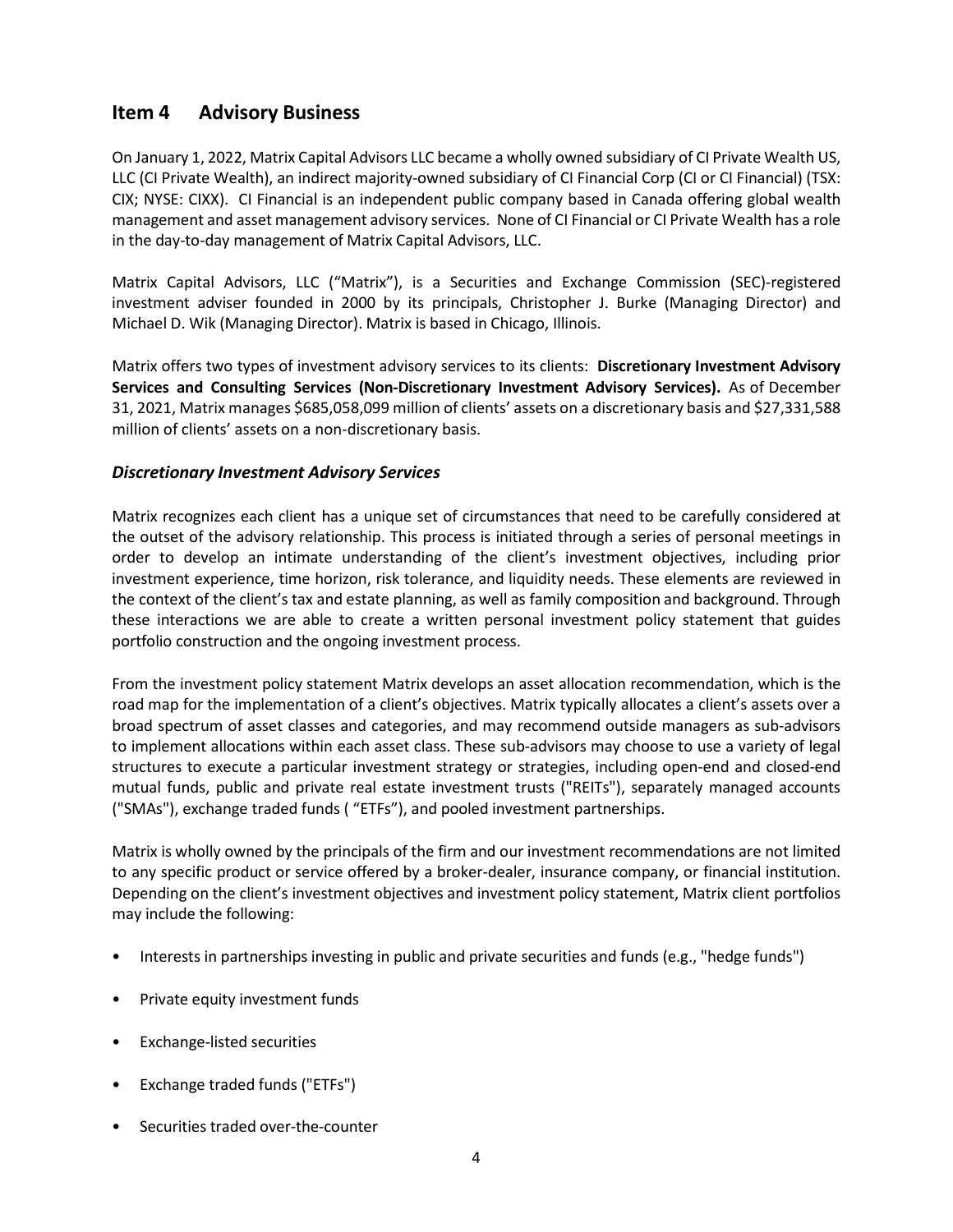- Foreign issuers
- Registered Non- Traded REITs
- Warrants
- Corporate debt securities (other than commercial paper)
- Commercial paper, certificates of deposit, municipal securities
- United States governmental securities
- Options contracts on securities
- Interests in partnerships investing in real estate
- Interests in partnerships investing in oil and gas interests

Because some types of investments involve certain additional degrees of risk, they will only be implemented/recommended when consistent with the client's stated investment objectives, tolerance for risk, liquidity, and suitability.

Clients may impose reasonable restrictions on investing in certain securities, types of securities, or industry sectors.

### *Consulting Services (Non-Discretionary Investment Advisory Services)*

Consulting Services consist of Investment Advisory services delivered to clients whose assets we do not manage. Consulting services may include advice on one aspect of the investment process, such as asset allocation, manager selection, performance measurement, or a single asset class like real estate. Consulting Services may or may not include implementation of the recommendation or advice. Matrix provides consulting services to a few high net worth clients.

### <span id="page-4-0"></span>**Item 5 Fees and Compensation**

### *Discretionary Investment Advisory Services Fees*

Fees are determined based on factors such as the size of the client's account, complexity of the client's account, and scope of services performed. Matrix fees for Discretionary Investment Advisory Services are typically expressed as a percentage of assets under advisement. Annual fees range from 0.25% to 1.25% of assets. The specific annual fee schedule is identified in the Investment Advisory Agreement between the advisor and each client. Occasionally, Matrix may establish a fixed fee arrangement. Matrix does not accept any prepaid fees. Advisory fees are billed quarterly in arrears and can either be directly debited from client accounts or paid separately by the client. Most clients give Matrix authorization to directly debit their Schwab accounts when they sign Matrix Capital Advisors' Investment Advisory Agreement.

Although Matrix has established the aforementioned fee structure, we retain the discretion to negotiate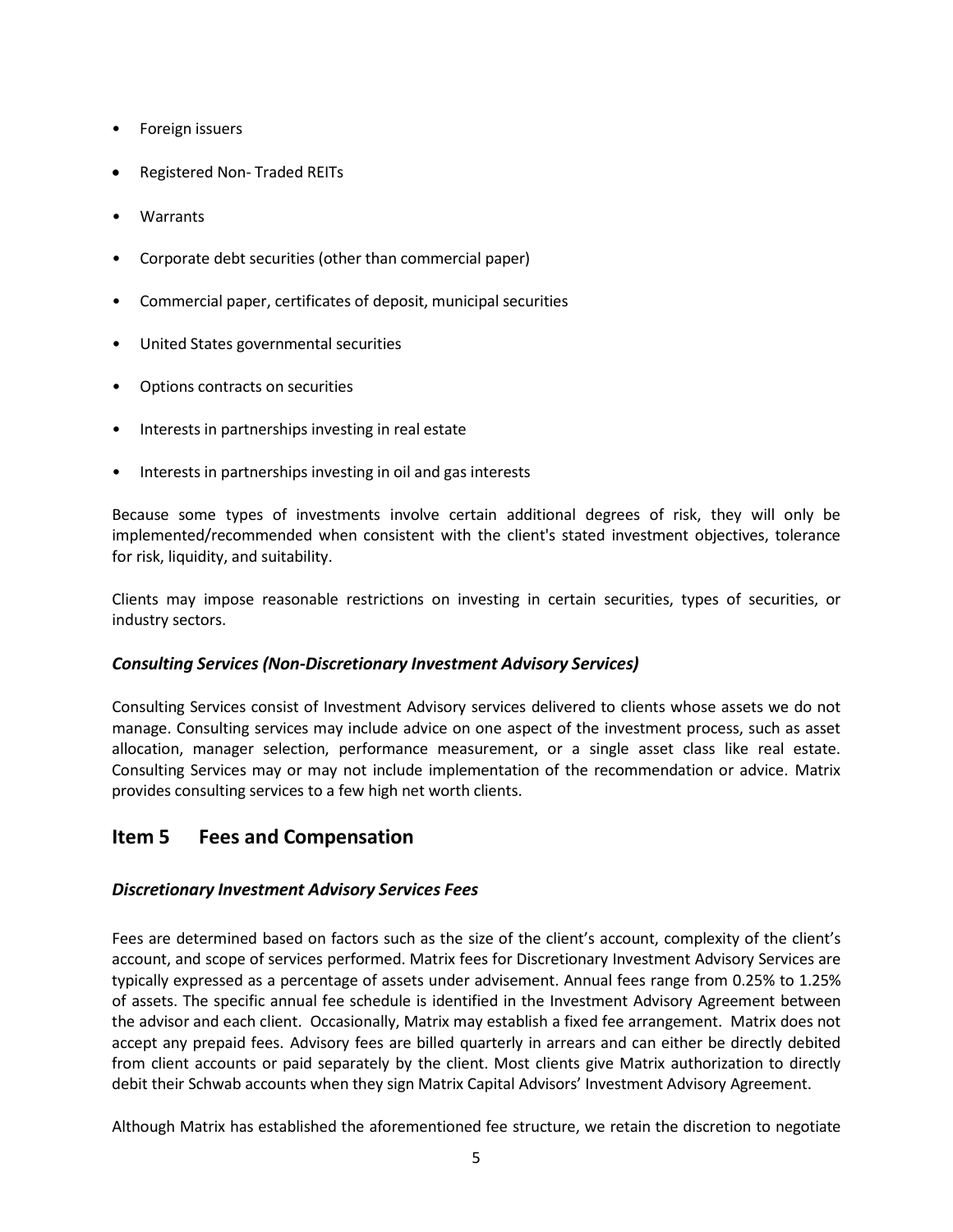alternative fees on a client-by-client basis. Client facts, circumstances, and needs are considered in determining the fee schedule. These may include the complexity of the client, assets to be placed under management, anticipated future additional assets, related accounts, portfolio style, account composition, and reporting needs. Senior management reviews client fees on an annual basis. As client needs and circumstances change over time, Senior Management may determine that a fee schedule change may be necessary. If this is the case, a meeting/call will be scheduled with the client and, once a fee change is agreed upon, a form disclosing the updated fee will be signed by the client.

A minimum net worth of \$3,000,000 is required for a client to initiate an advisory relationship with Matrix. This minimum net worth amount may be negotiable under certain circumstances. Matrix may group certain related client accounts for the purposes of achieving the minimum account size and determining the annual fee.

Matrix may discount fees in special situations, including clients who are family members or friends of employees or principals of our firm.

### *Consulting Services Fees(Non-Discretionary Investment Advisory Services)*

Matrix's consulting services fee is determined based on the nature and scope of the services provided. All consulting fees are agreed upon prior to entering into a contract with any client. Consulting clients are billed at the end of each quarter.

#### *General Fees-Related Information*

*Termination of the Advisory Relationship:* A client agreement may be canceled at any time, by either party, for any reason upon written or verbal notice. Upon termination of any account, Matrix shall be entitled to charge advisory fees earned for the current quarter based on the number of days for which it provided services to the client in that quarter.

*Mutual Fund Fees:* All fees paid to Matrix for investment advisory services are separate and distinct from the fees and expenses charged by mutual funds and/or ETFs to their shareholders. These fees and expenses are described in each fund's prospectus. These fees will generally include a management fee, other fund expenses, and possibly distribution fees. If the fund also imposes sales charges, a client may pay an initial or deferred sales charge. A client may invest in a mutual fund directly without our services. In that case, the client would not receive the services provided by our firm which are designed, among other things, to assist the client in determining which mutual fund or funds are most appropriate to each client's financial condition and objectives. Accordingly, the client should review both the fees charged by the funds and our fees to fully understand the total amount of fees to be paid by the client and to thereby evaluate the advisory services being provided.

*Additional Fees and Expenses:* In addition to our advisory fees, clients are also responsible for the fees and expenses charged by custodians, hedge fund managers, Separately Managed Account managers, private equity managers, and broker-dealers, including, but not limited to, any transaction charges imposed by a broker-dealer with which an independent investment manager effects transactions for the client's account(s). Please refer to the "Brokerage Practices" section of this document for additional information.

*ERISA Accounts:* Matrix is deemed to be a fiduciary to advisory clients that are employee benefit plans or individual retirement accounts (IRAs) pursuant to the Employee Retirement Income and Securities Act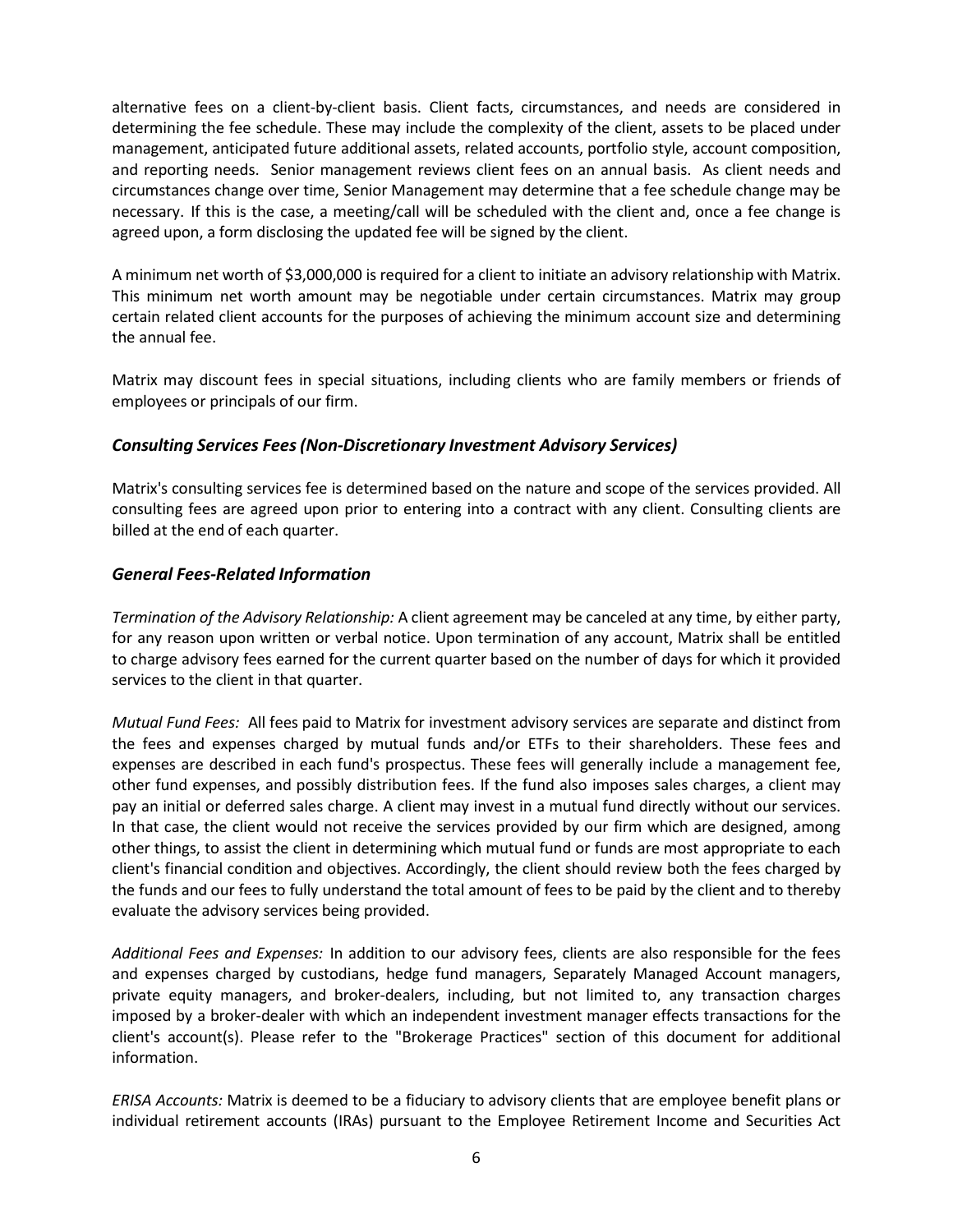("ERISA"), and regulations under the Internal Revenue Code of 1986 (the "Code"), respectively. As such, our firm is subject to specific duties and obligations under ERISA and the Internal Revenue Code that include among other things, restrictions concerning certain forms of compensation. To avoid engaging in prohibited transactions, Matrix may only charge fees for investment advice about products for which our firm and/or our related persons do not receive any commissions or 12b-1 fees.

*Prepayment of Fees:* Under no circumstances do we require or solicit payment of fees in advance of services rendered.

## <span id="page-6-0"></span>**Item 6 Performance-Based Fees and Side-By-Side Management**

### *Performance-Based Fees*

Matrix Managing Directors may receive performance-based fees for Brauvin Net Investments, Inc. (BNI), Conrex Residential Property REIT I and II, Inc. (Conrex), Kendall Sustainable Infrastructure I, LP and Matrix B-Cash, LLC. Matrix investment advisory clients are invested in these funds.

**Alternative Energy Infrastructure Projects Fund I, LP** (AEIP) is a Delaware limited partnership organized to invest in tax-efficient, cash flowing, renewable and alternative energy generation and storage assets that produce, sell and/or store energy for commercial and industrial scale users. Matrix owns 10% of AEIP I GP LLC, the Fund's General Partner.

**Brauvin Net Investments, Inc.** (BNI), is a private real estate investment trust ("REIT"), that specializes in the acquisition, ownership, and management of triple net leased real estate properties throughout the United States. Matrix owns a 9.87% interest in the Class B membership interests of Brauvin Net Investments, LLC, through which it receives 9.87% of performance fees calculated as 20% of net profits after return of capital and an 8% cumulative preferred return to the investors. On January 1, 2018, the Matrix Class B membership interest was transferred to Mr. Christopher Burke and Mr. Michael Wik respectively for estate planning purposes.

Matrix shares a profit participation with **Connorex-Lucinda LLC**, the "Manager" of Conrex Residential Property Group 2013 – 1, LLC (the "Operating Company" of Conrex Residential Property REIT I), and Conrex Residential Property Group 2015 Operating Company, LLC (the "Operating Company" of Conrex Residential Property REIT II). Conrex Residential Property REITs I and II were created to purchase foreclosed single-family residences in attractive growing geographies for renovation and placement in the rental market. The REITs contribute substantially to the Operating Company. The Manager will pay to Matrix an amount equal to 3.97% of the carried interest received by the Manager of Conrex Residential Property REIT I, and 2.97% of the carried interest received by the Manager of Conrex Residential Property REIT II. The Manager's carried interest is calculated as 20% of profits above 100% return of capital plus 8% preferred return. When investors have received, in aggregate, a 20% annualized return on their investment, including full return of capital, the Manager receives 30% of net profits thereafter. On June 21, 2018, the Matrix carried interest participation was transferred to Mr. Christopher Burke and Mr. Michael Wik for estate planning purposes.

Matrix shares a profit participation with **KSII GP LLC**, the "Manager" of Kendall Sustainable Infrastructure I, LP, which is a private fund created to build and own solar energy assets in the United States. The Manager will pay to Matrix an amount equal to 3.11% of the Carried Interest Distributions received by the Manager calculated as 15% of net profits after investors have received a 100% return of capital and an 8% annualized preferred return. Matrix also has the right to name a single representative to the partnership's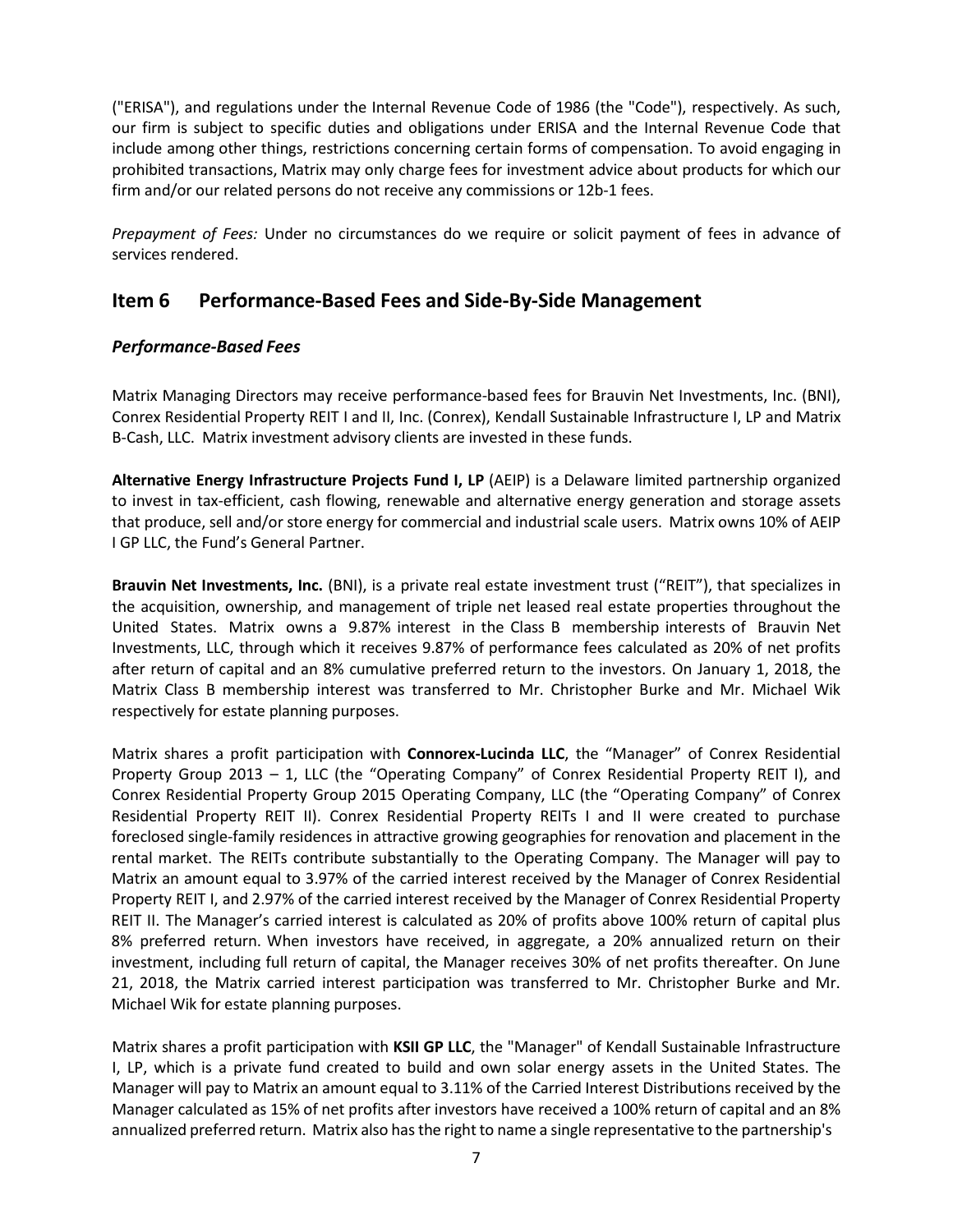Advisory Committee. On January 1, 2018, the Matrix carried interest participation was transferred to Mr. Christopher Burke and Mr. Michael Wik respectively for estate planning purposes.

Matrix is a Class B Member of **Matrix B-Cash LLC**, an entity created to make an investment in Principal Plus Group LLC ("PPG"). PPG owns a 99.9% interest in Vivalia, SA de CV SOFMOM, a privately-held consumer finance company that provides personal loans to employed individuals in Mexico. As a Class B Member, Matrix is entitled to 15% of all distributable cash once the Class A Members have received a 100% return of capital and a 15% cumulative compounded rate of return of their capital. On April 12, 2018, the Matrix Class B membership interest was transferred to Mr. Christopher Burke and Mr. Michael Wik respectively for estate planning purposes.

Information regarding profit participation can be found in each private fund's Private Placement Memorandum (PPM). These can be found in each client's Sharefile folder under the Fund's name. Occasionally, the PPM many not disclose the profit participation. In these instances, we will correspond with the client directly.

Clients should be aware that performance-based fee arrangements may create an incentive for us to recommend investments that may be riskier or more speculative than those which would be recommended under a different fee arrangement.

### *Co-Investment Opportunities*

Matrix may recommend private funds to clients as part of a client's overall asset allocation. In some instances, the private funds may offer co-investment opportunities for clients as well as the principals of Matrix. Co-investments may or may not be made on more favorable terms than the terms of the client's investment in the private fund(s).

The Principals of Matrix, along with other investors, were afforded co-investment opportunities related to private funds recommended by Matrix, including Arbor Investments II LP and Arbor Investments III LP. Arbor does not charge management fees or a profit participation on these co-investments.

## <span id="page-7-0"></span>**Item 7 Types of Clients**

Matrix provides advisory services to the following types of clients:

- High net worth individuals
- Trusts and estates
- Individuals (other than high net worth individuals)

As previously disclosed in this document, our firm has established certain initial minimum account requirements, based on the nature of the service(s) being provided.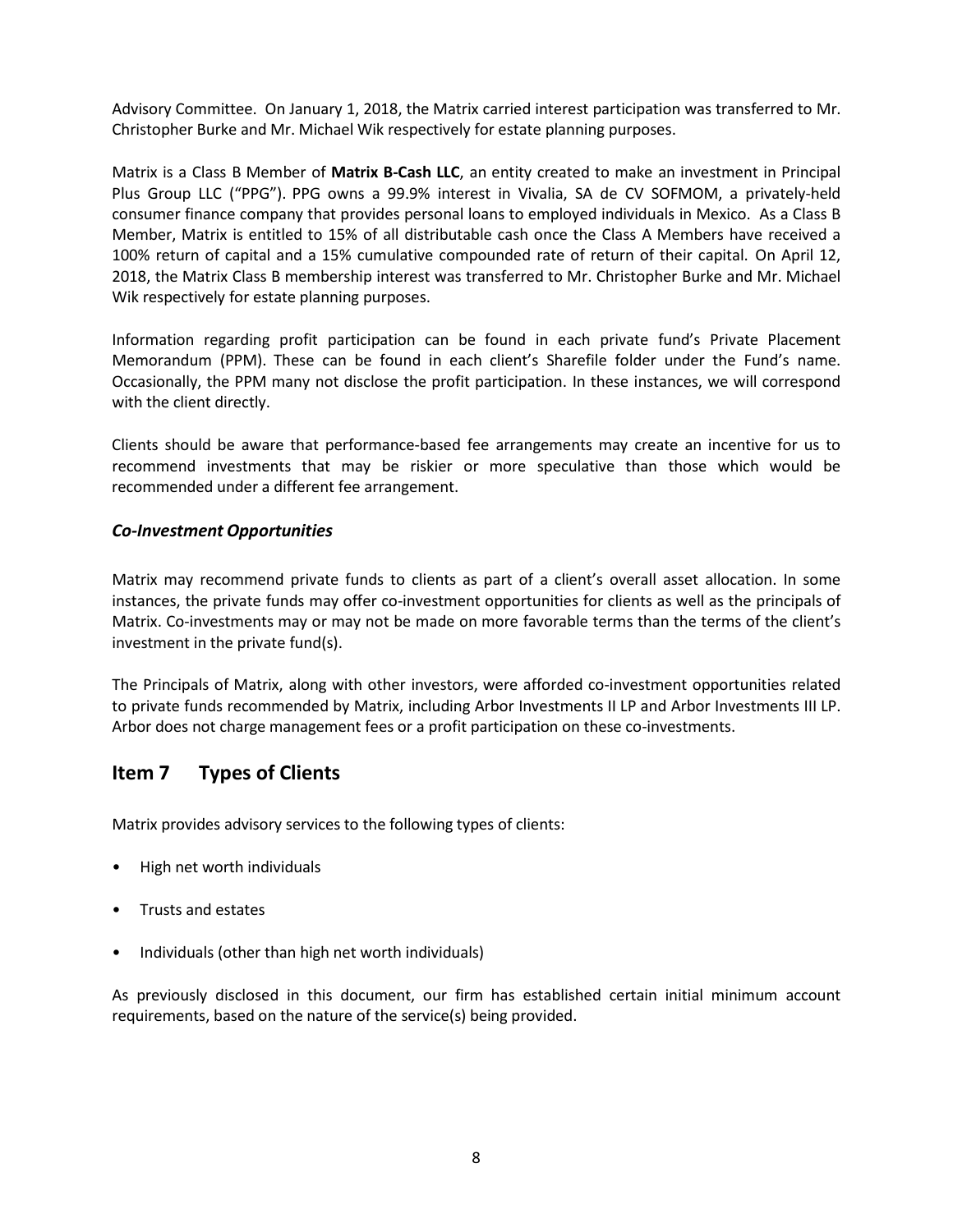## <span id="page-8-0"></span>**Item 8 Methods of Analysis, Investment Strategies, and Risk of Loss**

### *Methods of Analysis*

Matrix employs fundamental, quantitative, and qualitative analysis in determining asset allocation and portfolio construction.

Fundamental analysis drives our top-down global markets perspective, which in turn drives how we formulate asset allocation. By using multiple sources for research and analysis, which may include financial journals, newspapers and magazines, outside research prepared by others, fund manager reports, annual reports, on- and off-site interviews, prospectuses, and SEC filings, we are able to gauge the relative value and attractiveness of global markets. Emphasis is placed on economic growth, interest rate environment, inflation, and the relative values of the asset classes and sectors we target. Our goal is to make near-term and long-term assessments of the markets and where we do or do not want exposure.

We use quantitative analysis in the portfolio construction and manager evaluation process. Quantitative analysis is a mathematical way of measuring investment characteristics like risk, volatility, and correlation. In the manager evaluation process, we use quantitative analysis to evaluate multiple managers against a benchmark, to compare their volatility relative to their return, or to evaluate how their respective performance might differ in up and down markets. Quantitative analysis of a manager can help us understand how a manager or strategy might perform relative to another asset class or manager. In the portfolio construction process, we use quantitative analysis to understand how a portfolio of managers might perform in different market scenarios, or how the expected volatility of a portfolio matches with client objectives. Quantitative analysis at the portfolio level also gives us a tool to test the diversification of a multi-asset class portfolio and understand the performance attribution of the individual managers to the overall portfolio.

Qualitative analysis is used primarily for manager evaluation and selection. When we perform due diligence on a manager, we collect the data needed to make qualitative assessments of the manager and their organization. Information gathered may include regulatory history, background checks, client endorsements, audited financials, transparency reporting, and technology assessments. These qualitative aspects of the manager evaluation process many times are the most illuminating.

#### *Investment Strategies*

Matrix is wholly owned by its Principals and has no affiliation with any other financial institution. As such, Matrix is not restricted in any way in the consideration of investment strategies on behalf of its clients. Matrix uses a variety of strategies in managing client accounts, each considered in the context of what is appropriate to the needs of the client and consistent with the client's investment objectives, risk tolerance, and time horizon.

*Long-term purchases.* Generally, we invest in funds, securities, and strategies with the intent of holding them in the client's account for a year or longer. Typically, we employ this strategy when we consider the security or asset class to be undervalued or we want exposure to a particular asset class over time, regardless of the current projection for this class.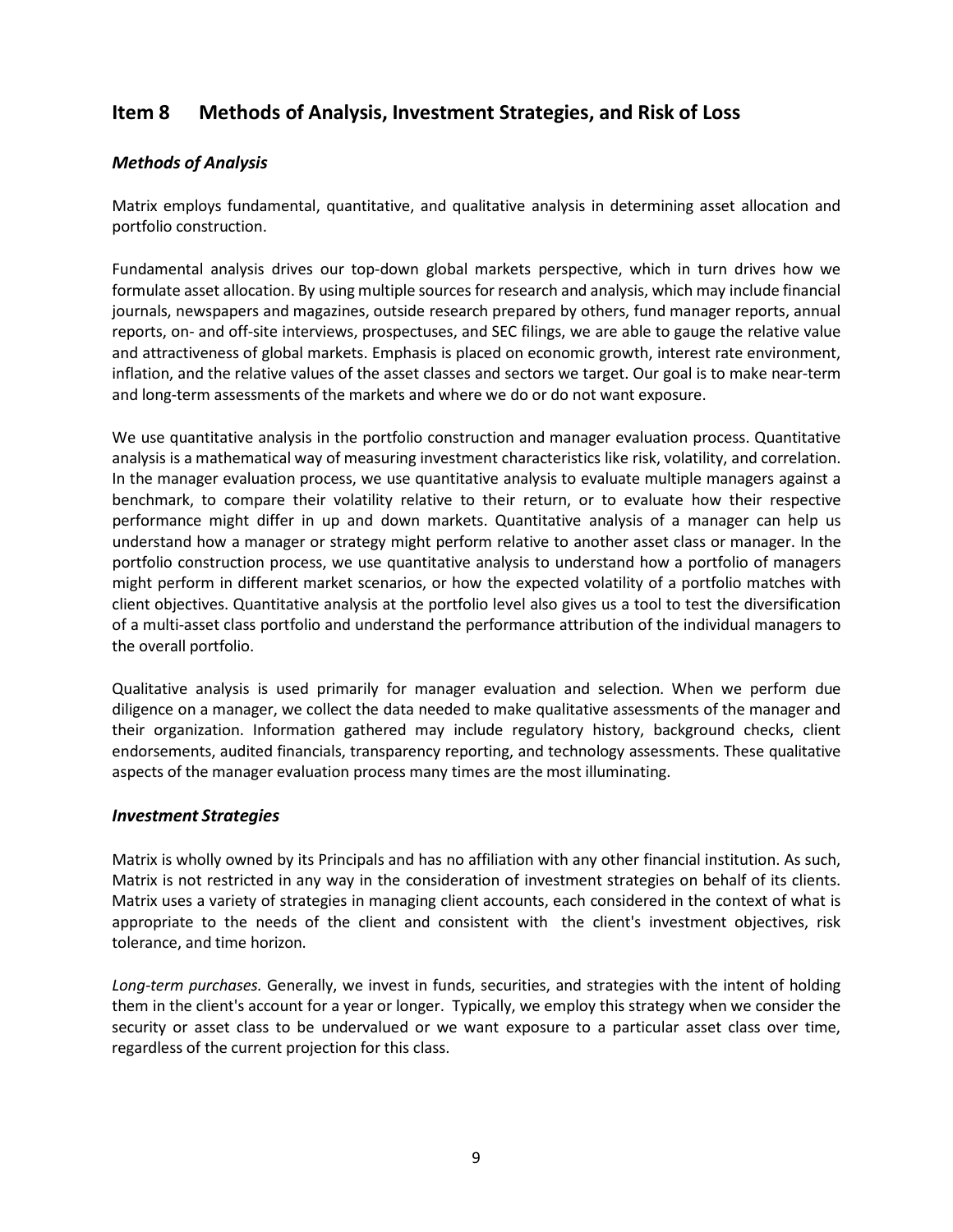A risk in a long-term purchase strategy is that by holding the security for this length of time, we may not take advantage of short-term gains that could be profitable to a client. Moreover, if our predictions are incorrect, a security may decline sharply in value before we make the decision to sell.

*Short-term purchases*. We may purchase funds, securities, or strategies with the intention of selling them within a relatively short time, typically a year or less. We do this in an attempt to take advantage of conditions that we believe will soon result in a price swing in those securities.

A short-term purchase strategy poses risks should the anticipated price swing not materialize; we are then left with the option of having a long-term investment in a security that was designed to be a short-term purchase, or potentially taking a loss. In addition, this strategy involves more frequent trading than does a longer-term strategy, and could result in increased brokerage and other transaction-related costs, as well as less favorable tax treatment of short-term capital gains.

*Trading.* We may invest in funds that purchase securities with the intention of selling them very quickly, typically within 30 days or less. We would consider this strategy only with a manager that is an experienced short-term trader.

*Short sales.* We may borrow shares of a stock for your portfolio from someone who owns the stock on a promise to replace the shares on a future date at a certain price. Those borrowed shares are then sold. On the agreed-upon future date, we buy the same stock and return the shares to the original owner. We engage in short selling based on our determination that the stock will go down in price after we have borrowed the shares. If we are correct and the stock price does go down, the client account realizes a profit.

*Margin transactions.* We may purchase funds, securities, or strategies with money borrowed from your brokerage account. This allows you to purchase more stock than you would be able to with your available cash, and allows us to purchase stock without selling other holdings. At Matrix, we typically use margin to cover a client's short-term cash needs.

*Option writing.* We may use options as an investment strategy or as a hedging technique. An option is a contract that gives the buyer the right, but not the obligation, to buy or sell an asset (such as a share of stock) at a specific price on or before a certain date. An option, just like a stock or bond, is a security. An option is also a derivative, because it derives its value from an underlying asset.

The two types of options are calls and puts:

- A call gives us the right to buy an asset at a certain price within a specific period of time. We will buy a call if we have determined that the stock will increase substantially before the option expires.
- A put gives us the right to sell an asset at a certain price within a specific period of time. We will buy a put if we have determined that the price of the stock will fall before the option expires.

We could potentially use options to capitalize on the possibility of a sharp price swing. We may also use options to "hedge" a purchase of the underlying security; in other words, we will use an option purchase to limit the potential upside or downside of a security we have purchased for your portfolio.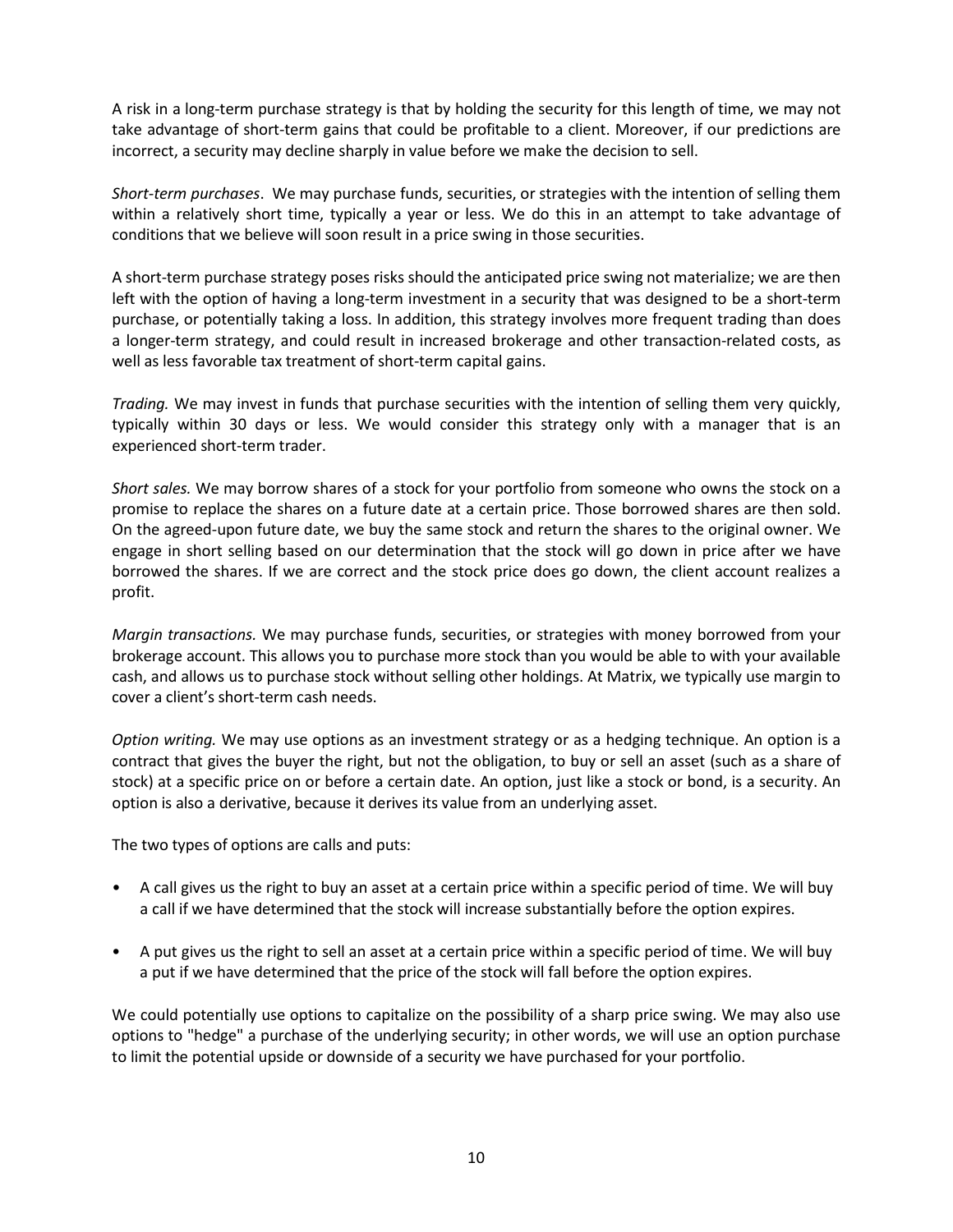We may use "covered calls", in which we sell an option on a security you own. In this strategy, you receive a fee for making the option available, and the person purchasing the option has the right to buy the security from you at an agreed upon price.

We may use a "spreading strategy", in which we purchase two or more option contracts (for example, a call option that you buy and a call option that you sell) for the same underlying security. This effectively puts you on both sides of the market, but with the ability to vary price, time and other factors.

### *Risk of Loss*

Securities and fund investments are not guaranteed and you may lose money on your investments. We ask that you work with us to help us understand your tolerance for risk.

## <span id="page-10-0"></span>**Item 9 Disciplinary Information**

Matrix and its employees have not been involved in any legal or disciplinary events since the inception of the firm that would be material to a client's or prospective client's evaluation of the firm or its personnel.

## <span id="page-10-1"></span>**Item 10 Other Financial Industry Activities and Affiliations**

CI Financial, through CI Private Wealth or other indirect subsidiaries, also owns other registered investment advisers, tax preparation service companies, and financial services-related companies located in the U.S. and Canada (CI Affiliates). Some CI Affiliates manage or advise private funds, investment companies or other investment vehicles as disclosed in their respective Form ADVs. To the extent that Matrix Capital Advisors, LLC clients are referred to CI Affiliates additional disclosures will be provided below.

Currently, Matrix Capital Advisors, LLC operates independently of other CI Affiliates. Certain individuals of Matrix Capital Advisors, LLC sit on an informal advisory board of CI Private Wealth which was created to inform executive management about business initiatives of the CI Private Wealth business. This advisory board is comprised of business leaders from various of the registered investment advisers owned by CI Private Wealth and does not have the power to control the management of Matrix Capital Advisors, LLCs. Matrix Capital Advisors, LLC does not have any referral arrangements or other reciprocal arrangements with other CI Affiliates.

In the past CI Affiliates have, and in the future, we expect CI Affiliates will, agree to transition existing clients between one another. When that occurs, the applicable CI Affiliates will disclose such activity to the applicable clients. In addition, from time to time we anticipate a CI Affiliate will refrain from pursuing a potential client in favor of another CI Affiliate. Regardless of whether Matrix Capital Advisors, LLC is involved in any of the forgoing activities, Matrix Capital Advisors, LLC will carry out its investment advisory activities, including the exercise of investment discretion and voting rights, independent of other CI Affiliates.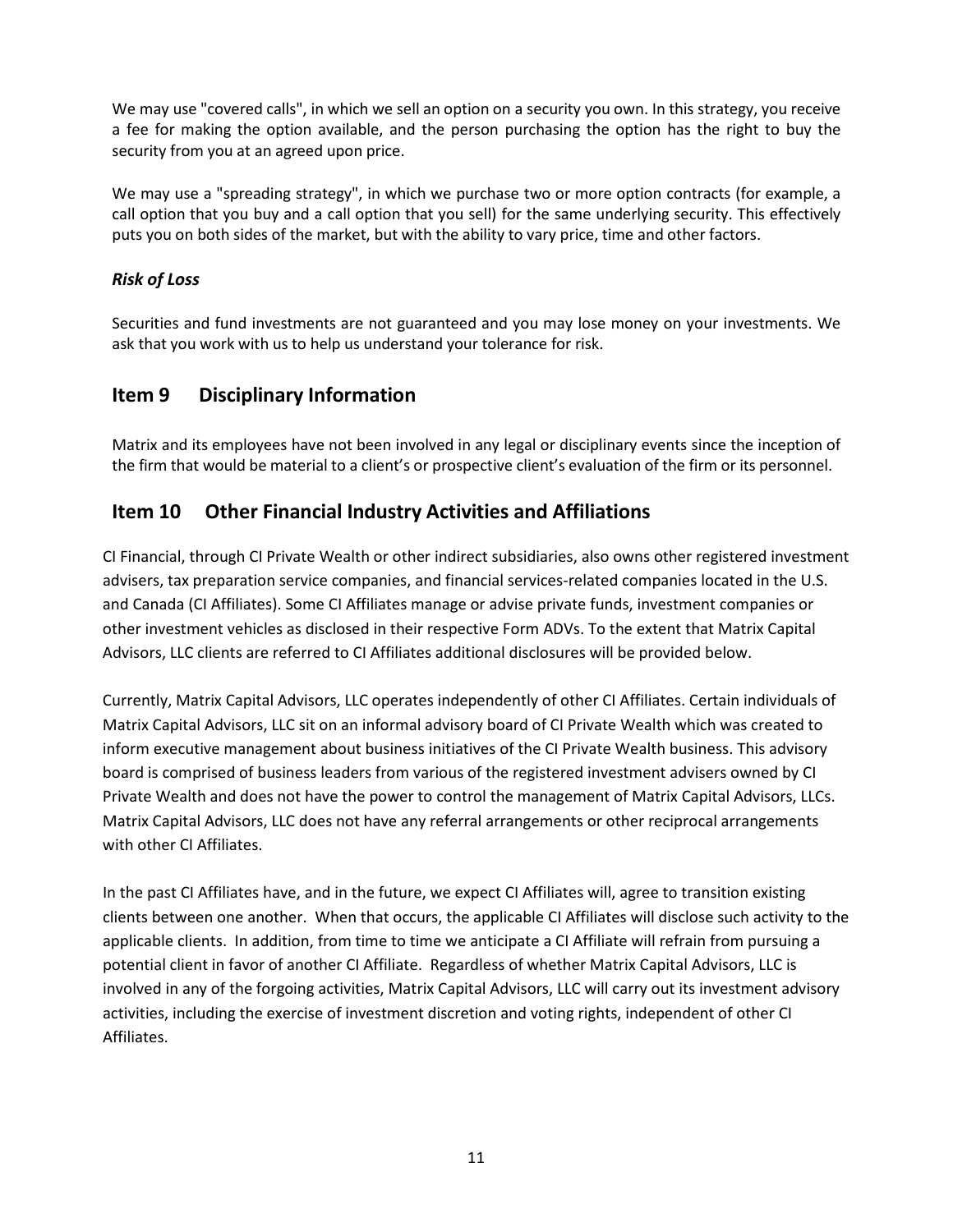Management personnel of Matrix are not involved in any other industry activities or affiliations that may create a conflict of interest that could impair the objectivity of our firm and these individuals when making advisory recommendations to clients. We take the following steps to ensure that no conflicts occur:

- We collect, maintain, and document accurate, complete, and relevant client background information, including the client's financial goals, objectives, and risk tolerance;
- Our firm's management team conducts regular reviews of each client account to verify that all recommendations made to a client are suitable to the client's needs and circumstances;
- We require that our employees disclose of any outside employment activity so that we may ensure that any conflicts of interests in such activities are properly addressed;
- We periodically monitor these outside employment activities to verify that any conflicts of interest continue to be properly addressed by our firm.

We educate our employees regarding the responsibilities of a fiduciary, including the need for having a reasonable and independent basis for the investment advice provided to clients.

# <span id="page-11-0"></span>**Item 11 Code of Ethics, Participation or Interest in Client Transactions, and Personal Trading**

Our firm has adopted a Code of Ethics that sets forth high ethical standards of business conduct that we require of our employees, including compliance with applicable federal securities laws. A copy of our Code of Ethics is provided to our advisory clients via Sharefile on an annual basis, and provided to new clients when they open an account at Matrix. You may request a copy via email to Kim Lundgren at [klundgren@matrixcapital.com](mailto:klundgren@matrixcapital.com) or by calling us at (312) 612-6100.

Matrix and our personnel owe a duty of loyalty, fairness, and good faith toward our clients, and have an obligation to adhere not only to the specific provisions of the Code of Ethics but to the general principles that guide the Code.

Our Code of Ethics includes policies and procedures for the review of quarterly securities transactions reports as well as initial and annual securities holdings reports that must be submitted by the firm's covered persons.

Among other things, our Code of Ethics also requires the prior approval of any acquisition of securities in a limited offering (e.g., private placement) or an initial public offering. Our code also provides for oversight, enforcement, and recordkeeping provisions.

Matrix's Code of Ethics further includes the firm's policy prohibiting the use of material non-public information. While we do not believe that we have any particular access to non-public information, all employees are reminded that such information may not be used in a personal or professional capacity.

Our Code of Ethics is designed to assure that the personal securities transactions, activities and interests of our employees will not interfere with making decisions in the best interest of advisory clients and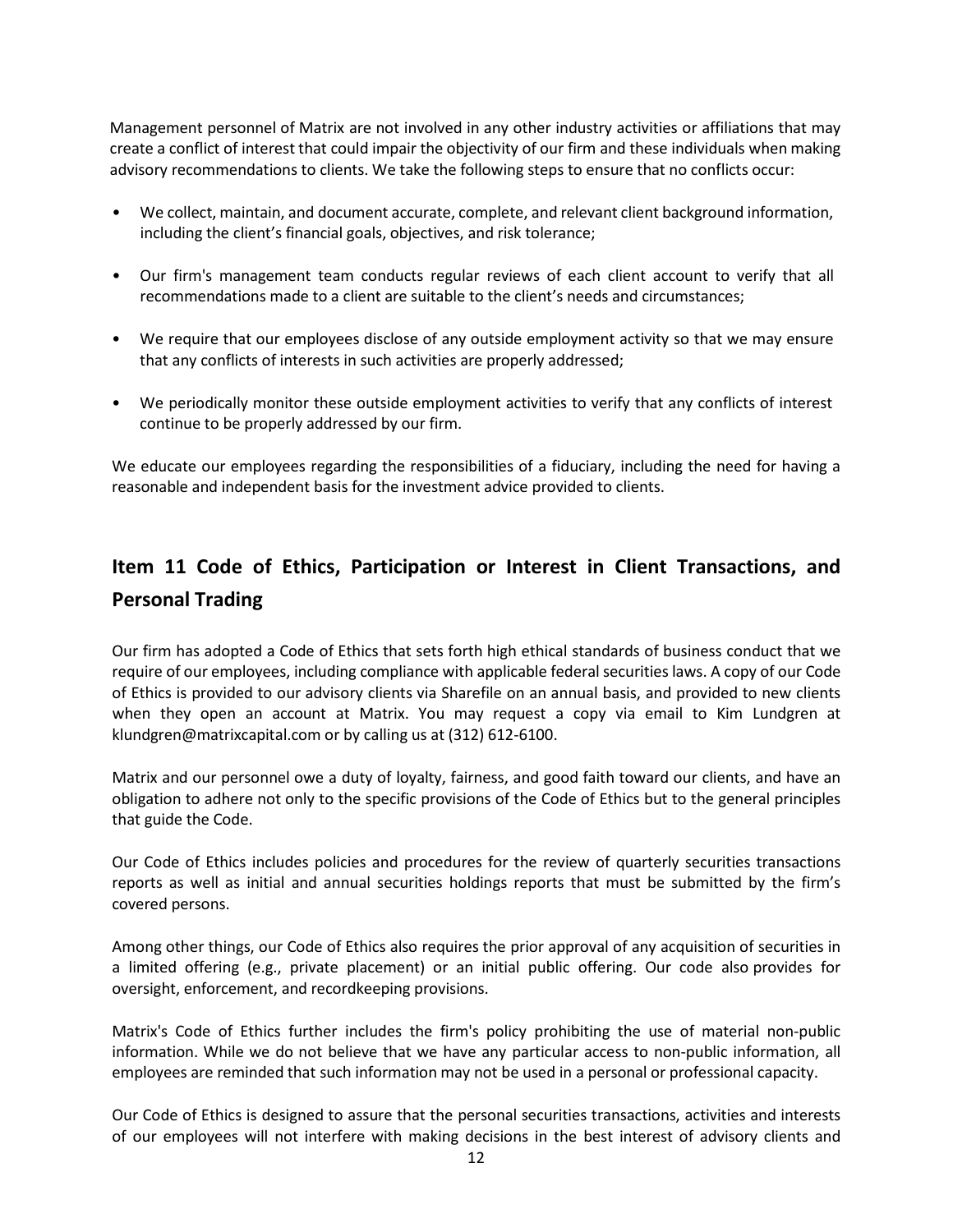implementing such decisions, while at the same time allowing employees to invest for their own accounts.

Our firm and/or individuals associated with our firm may buy or sell for their personal accounts securities identical to or different from those recommended to our clients. In addition, any related person(s) may have an interest or position in a certain security(ies) which may also be recommended to a client.

It is the expressed policy of our firm that no person employed by us may purchase orsell any security prior to a transaction(s) being implemented for an advisory account, thereby preventing such employee(s) from benefiting from transactions placed on behalf of advisory accounts.

We may aggregate our employee trades with client transactions where possible and when compliant with our duty to seek best execution for our clients. In these instances, participating clients will receive an average share price and transaction costs will be shared equally and on a pro-rata basis. In the instances where there is a partial fill of a particular batched order, we will allocate all purchases pro-rata, with each account paying the average price. Our employee accounts will be included in the pro-rata allocation.

As these situations represent actual or potential conflicts of interest to our clients, we have established the following policies and procedures for implementing our firm's Code of Ethics, to ensure our firm complies with its regulatory obligations and provides our clients and potential clients with full and fair disclosure of such conflicts of interest:

- No principal or employee of our firm may put his or her own interest above the interest of an advisory client.
- No principal or employee of our firm may buy or sell securities for their personal portfolio(s) where their decision is a result of information received as a result of his or her employment unless the information is also available to the investing public.
- It is the expressed policy of our firm that no person employed by us may purchase or sell any security prior to a transaction(s) being implemented for an advisory account. This prevents such employees from benefiting from transactions placed on behalf of advisory accounts.
- Our firm requires prior approval for any private placement investments by employees and related persons of the firm.
- We have established procedures for the maintenance of all required books and records.
- Clients can decline to implement any advice rendered, except in situations where our firm is granted discretionary authority.
- All of our principals and employees must act in accordance with all applicable Federal and State regulations governing registered investment advisory practices.
- We require annual review and acknowledgement of the Code of Ethics by each covered person of our firm.
- We have established policies requiring the reporting of Code of Ethics violations to our senior management.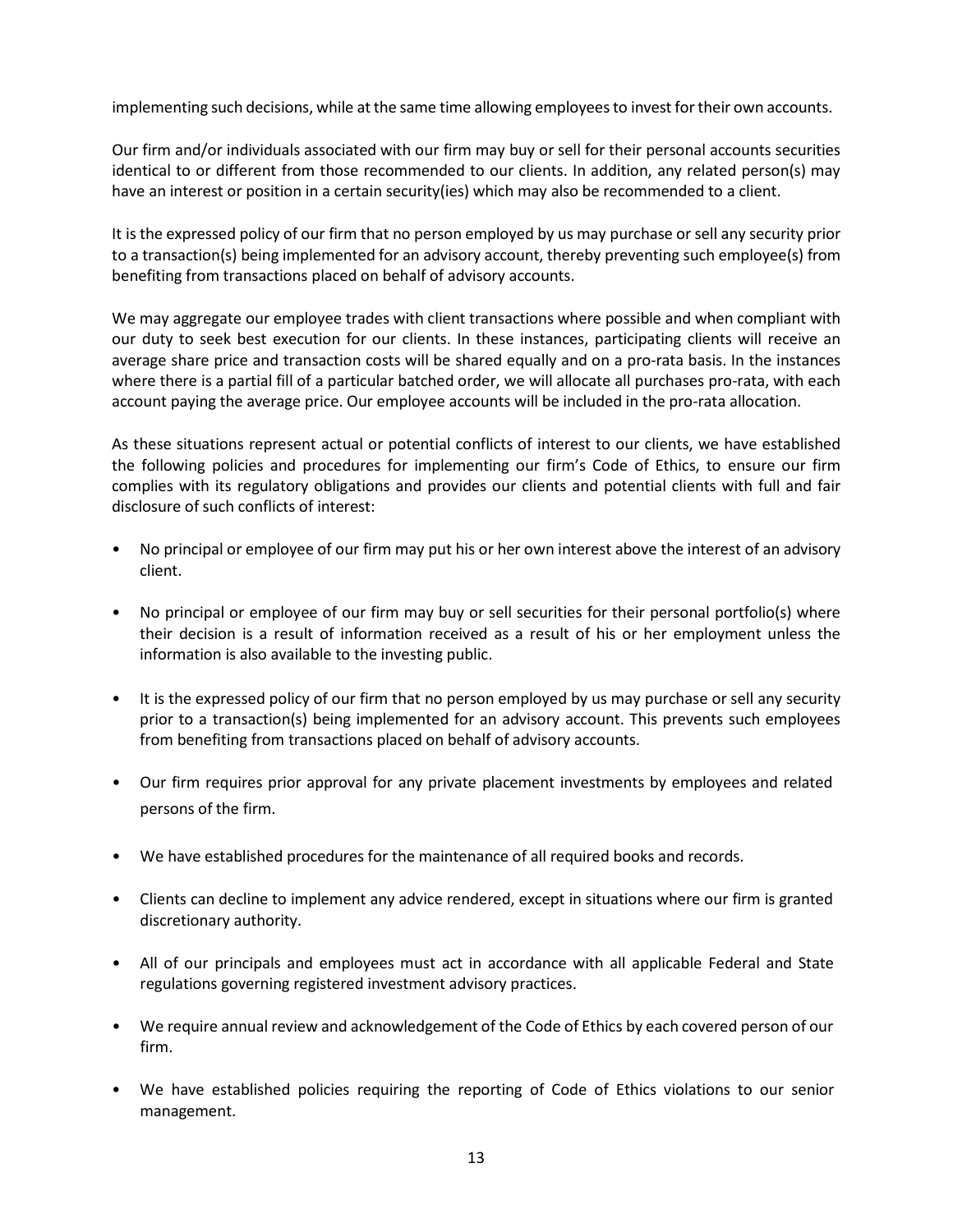• Any individual who violates any of the above restrictions may be subject to termination.

### <span id="page-13-0"></span>**Item 12 Brokerage Practices**

Charles Schwab is Matrix's preferred brokerage of choice. A client may choose a different broker to execute trades with a notification to Matrix in writing.

Matrix may use block trades where possible and when advantageous to clients. This blocking of trades permits the trading of aggregate blocks of securities composed of assets from multiple client accounts, so long as transaction costs are shared equally and on a pro-rated basis between all accounts included in any such block.

Block trading may allow us to execute trades in a timelier, more equitable manner, at an average share price. Matrix will typically aggregate trades among clients whose accounts can be traded at a given broker, and generally will rotate or vary the order of brokers through which it places trades for clients on any particular day. Matrix's block trading policy and procedures are as follows:

- 1) Transactions for any client account may not be aggregated for execution if the practice is prohibited by or inconsistent with the client's advisory agreement with Matrix, or our firm's order allocation policy.
- 2) The portfolio manager must determine that the purchase or sale of the particular security involved is appropriate for the client and consistent with the client's investment objectives and with any investment guidelines or restrictions applicable to the client's account.
- 3) The portfolio manager must reasonably believe that the order aggregation will benefit, and will enable Matrix to seek best execution for each client participating in the aggregated order. This requires a good faith judgment at the time the order is placed for the execution. It does not mean that the determination made in advance of the transaction must always prove to have been correct in hindsight. Best execution includes the duty to seek the best quality of execution, as well as the best net price.
- 4) If the order cannot be executed in full at the same price or time, the securities actually purchased or sold by the close of each business day must be allocated pro rata among the participating client accounts in accordance with the initial order ticket or other written statement of allocation. However, adjustments to this pro rata allocation may be made to participating client accounts in accordance with the initial order ticket or other written statement of allocation. Furthermore, adjustments to this pro rata allocation may be made to avoid having odd amounts of shares held in any client account, or to avoid excessive ticket charges in smaller accounts.
- 5) Generally, each client that participates in the aggregated order must do so at the average price for all separate transactions made to fill the order, and must share in the commissions on a pro rata basis in proportion to the client's participation. Under the client's agreement with the custodian/broker, transaction costs may be based on the number of shares traded for each client.
- 6) If the order will be allocated in a manner other than that stated in the initial statement of allocation, a written explanation of the change must be provided to and approved by the Chief Compliance Officer no later than the morning following the execution of the aggregate trade.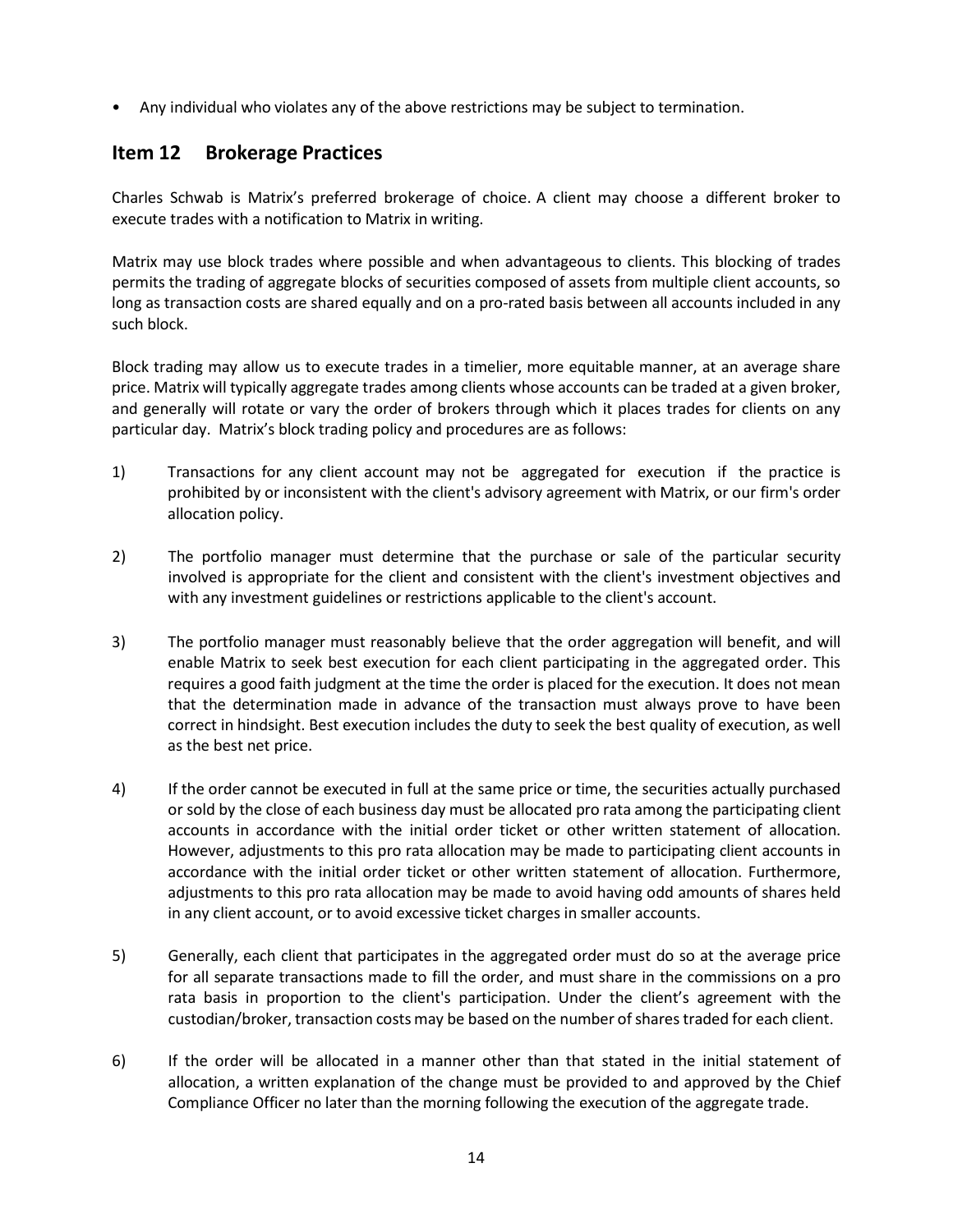7) No client or account will be favored over another.

Matrix recommends that clients establish brokerage accounts with Schwab Advisor Services, a division of Charles Schwab & Co., Inc. ("Schwab"), a FINRA registered broker-dealer, member SIPC, to maintain custody of clients' assets and to effect trades for their accounts. Although we recommend that clients establish accounts at Schwab, it is the client's decision whether to custody assets with Schwab. Matrix is independently owned and operated and not affiliated with Schwab.

Schwab provides Matrix with access to its institutional trading and custody services, which are typically not available to Schwab retail investors. These services generally are available to independent investment advisers on an unsolicited basis, at no charge to them so long as a total of at least \$10 million of the adviser's clients' assets are maintained in accounts at Schwab Institutional. These services are contingent upon our firm committing to Schwab a specific amount of business (e.g., assets in custody or trading commissions). Schwab's brokerage services include the execution of securities transactions, custody, research, and access to mutual funds and other investments that are otherwise generally available only to institutional investors or would require a significantly higher minimum initial investment.

Schwab generally does not charge separately for custody of our client accounts, but is compensated by account holders through commissions and other transaction-related or asset-based fees for securities trades that are executed through Schwab or that settle into Schwab accounts.

Schwab Advisor Services also makes available to our firm other products and services that benefit Matrix but may not directly benefit our clients' accounts. Many of these products and services may be used to service all or some substantial number of our client accounts, including accounts not maintained at Schwab.

Schwab's products and services that assist us in managing and administering our clients' accounts may include software and other technology that:

- provide access to client account data (such as trade confirmations and account statements);
- facilitate trade execution and allocate aggregated trade orders for multiple client accounts;
- provide pricing and other market data;
- facilitate payment of our fees from clients' accounts; and
- assist with back-office functions, recordkeeping, and client reporting.

Schwab Advisor Services also offers other services intended to help us manage and further develop our business enterprise. These services may include:

- educational conferences and events
- consulting on technology, compliance, legal, and business needs;
- publications and conferences on practice management and business succession; and
- access to employee benefits providers, human capital consultants, and insurance providers.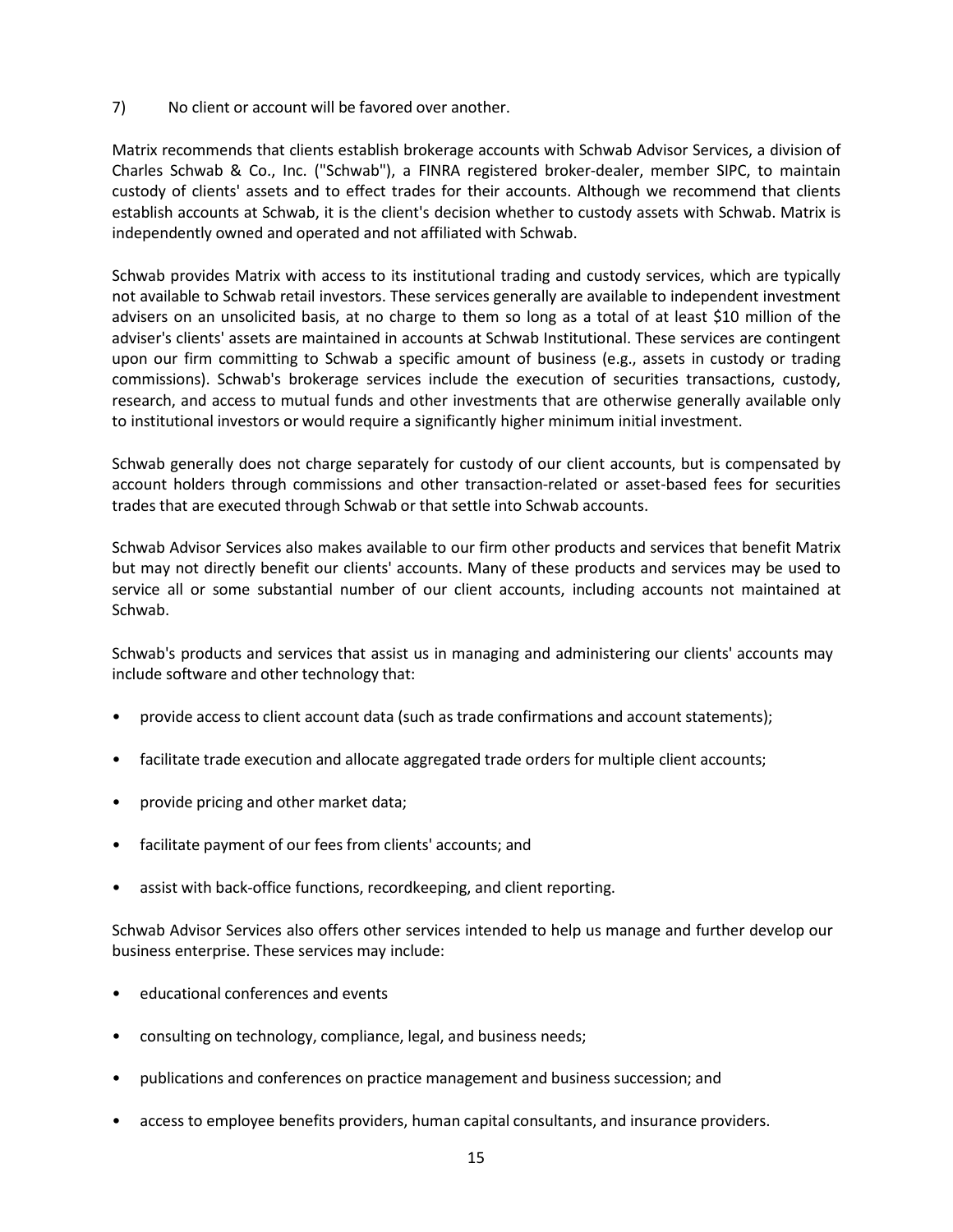Schwab may make available, arrange and/or pay third-party vendors for the types of services rendered to Matrix. Schwab Advisor Services may discount or waive fees it would otherwise charge for some of these services or pay all or a part of the fees of a third-party providing these services to our firm. Schwab Institutional may provide other benefits such as educational events or occasional business entertainment of our personnel. Schwab Compliance Technologies provides Matrix with employee compliance monitoring solutions.

In evaluating whether to recommend or require that clients custody their assets at Schwab, we may take into account the availability of some of the foregoing products and services and other arrangements as part of the total mix of factors we consider and not solely on the nature, cost or quality of custody and brokerage services provided by Schwab, which may create a potential conflict of interest.

## <span id="page-15-0"></span>**Item 13 Review of Accounts**

### *Discretionary Investment Advisory Services*

*Reviews:* While the underlying securities and managers within Discretionary Investment Advisory Services clients' accounts are continually monitored, these accounts are reviewed by one, or both, Managing Directors monthly. Accounts are reviewed in the context of each client's stated investment objectives and guidelines annually. More frequent reviews may be triggered by material changes in variables such as the client's individual circumstances, the market, or the political or economic environment.

*Reports:* In addition to the monthly or quarterly statements and confirmations of transactions that clients receive from their broker-dealer, we provide monthly reports summarizing account performance, balances, and holdings.

#### *Consulting Services or Non-Discretionary Investment Advisory Services*

*Reviews:* While reviews may occur at different stages depending on the nature and terms of the specific engagement, reviews will be conducted with Consulting Services clients at least quarterly, and may include items such as asset allocation, liquidity and manager selection. Such reviews will be conducted by one or both of Matrix's Managing Directors.

*Reports:* The content and frequency of reports for consulting services clients is determined at the inception of the engagement.

## <span id="page-15-1"></span>**Item 14 Client Referrals and Other Compensation**

As a subsidiary of CI, we have many affiliated financial entities regulated by domestic and foreign regulators. However, no potential or actual conflicts of interest currently exist related to the advisory services provided to Matrix Capital Advisors LLC clients.

### *Client Referrals*

The Company may pay referral fees to independent persons or firms ("Solicitors") for introducing clients to us. Whenever we set up a new referral relationship, we require the Solicitor to provide the prospective client with a copy of this document (our Firm Brochure) and a separate disclosure statement that includes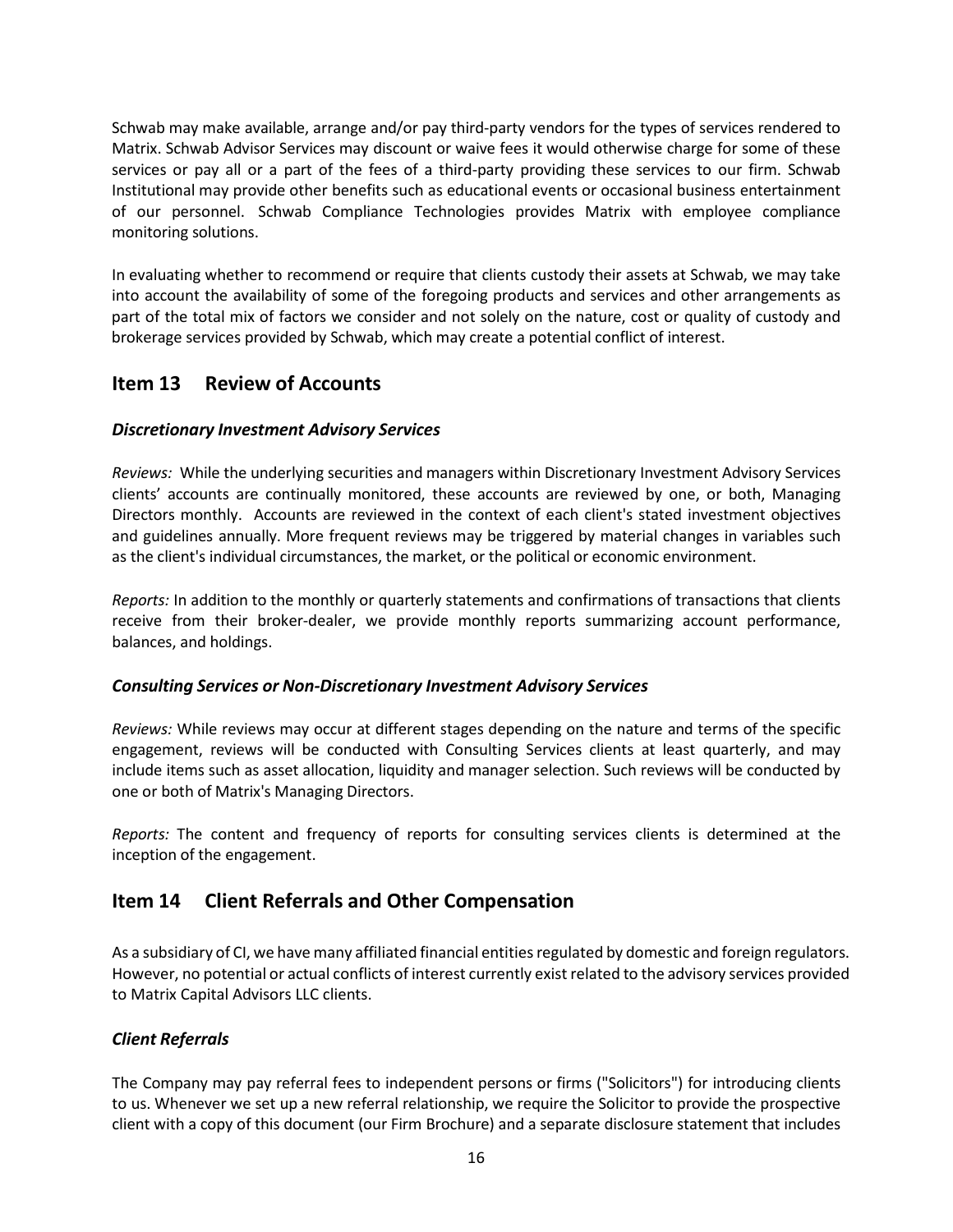the following information:

- The Solicitor's name and relationship with our firm;
- The fact that the Solicitor is being paid a referral fee;
- The amount of the fee; and
- Whether the fee paid to us by the client will be increased above our normal fees in order to compensate the Solicitor.

As a matter of firm practice, the advisory fees paid to us by clients referred by solicitors are not increased as a result of any referral.

### *Other Compensation*

It is Matrix's policy not to accept or allow our related persons to accept any form of compensation, including cash, sales awards or other prizes, from a non-client in conjunction with the advisory services we provide to our clients.

## <span id="page-16-0"></span>**Item 15 Custody**

Matrix Capital Advisors LLC is deemed to have custody of advisory client funds, securities or assets under Rule 206(4)-2 of the Investment Advisers act of 1940. The Custody Rule states that an adviser has custody of client funds and securities if it has possession of client funds or securities, even briefly, and when it has authority to withdraw funds or securities from a client's account. Matrix has Standing Letters of Authorization (SLOA) in place with clients, Trading and Disbursement authorization on most Matrix client accounts, and Investment Advisor authorization to direct the purchase of alternative assets on behalf of our clients with the client's written or electronic authorization. As such, the custody rule requires our firm to retain an independent accountant registered with the Public Company Accounting Oversight Board (PCAOB) to conduct annual surprise examinations of our clients' accounts.

We previously disclosed in the "Fees and Compensation" section of this Brochure that our firm directly debits advisory fees from most client accounts. As part of this billing process, the client's custodian is advised of the amount of the fee to be deducted from each client's account. On at least a quarterly basis, the custodian is required to send to the client a statement showing all transactions within the account during the reporting period.

Because the custodian does not calculate the amount of the fee to be deducted, it is important for clients to carefully review their custodial statements to verify the accuracy of the calculation, among other things. Clients should contact us directly if they believe that there may be an error in their Matrix or custodial statement.

In addition to the periodic statements that clients receive directly from their custodians, we also send account statements to our clients on a monthly basis. We urge our clients to carefully compare the information provided on these statements to ensure that all account transactions, holdings and values are correct and current.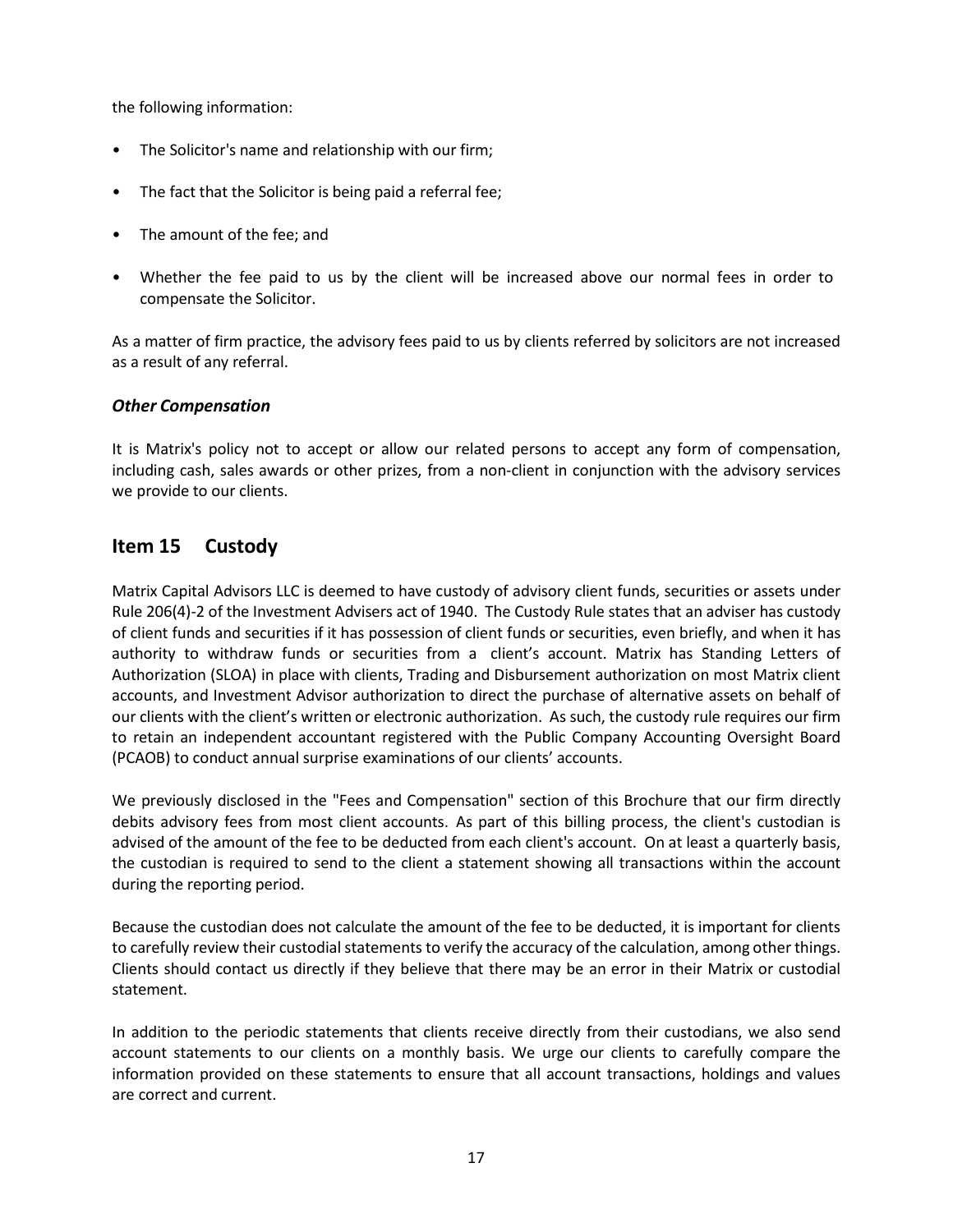## <span id="page-17-0"></span>**Item 16 Investment Discretion**

Discretionary Investment Advisory Clients hire us to provide discretionary asset management services, which means we may place trades in a client's account without contacting the client prior to each trade to obtain the client's permission.

Our discretionary authority includes the ability to do the following without contacting the client:

- Determine the security to buy or sell; and/or
- Determine the amount of the security to buy or sell
- Determine the price at which to buy or sell a security
- Retain sub-advisors who have the same type of discretionary authority for the Funds that they manage in which our clients are invested

Clients give us discretionary authority when they sign our Investment Advisory Agreement, and may limit this authority by written instruction. Clients may also change/amend such limitations by written instruction.

## <span id="page-17-1"></span>**Item 17 Voting Client Securities**

As a matter of firm policy, we do not vote proxies on behalf of clients. Therefore, although our firm may provide investment advisory services relative to client investment assets, clients maintain exclusive responsibility for: (1) directing the manner in which proxies solicited by issuers of securities beneficially owned by the client shall be voted, and (2) making all elections relative to any mergers, acquisitions, tender offers, bankruptcy proceedings, or other types of events pertaining to the client's investment assets. Clients are responsible for instructing each custodian of the assets to forward to the client copies of all proxies and shareholder communications relating to the client's investment assets.

Sub-advisors may retain proxy voting responsibility for those securities held within the investment funds that they manage and in which Matrix clients are invested.

We may offer consulting assistance regarding proxy issues to clients if asked to do so.

### <span id="page-17-2"></span>**Item 18 Financial Information**

Under no circumstances do we require or solicit pre-payment of fees. Therefore, we are not required to include a financial statement.

Matrix has not been the subject of a bankruptcy petition at any time and is not aware of any financial condition that is expected to affect its ability to manage its Advisory Business.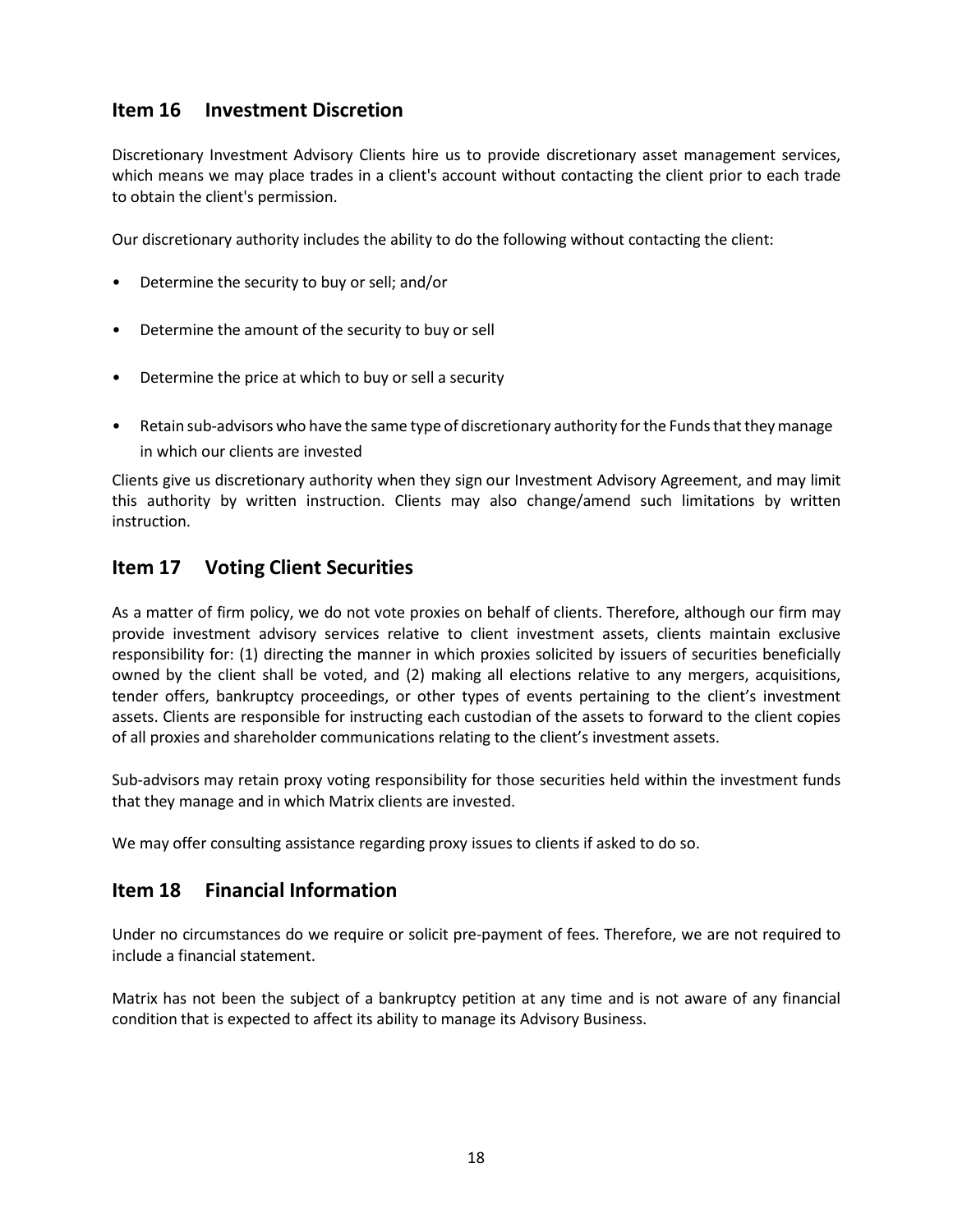### MATRIX

## **Matrix Capital Advisors, LLC Form ADV Part 2B: Brochure Supplement**

Christopher J. Burke Michael D. Wik

200 South Wacker Drive Suite 680 Chicago, IL 60606 (312) 612-6100 [www.matrixcapital.com](http://www.matrixcapital.com/)

Updated: March 2022

This brochure provides information about the individuals listed above and supplements the Matrix Capital Advisors, LLC ADV Part 2A Brochure. You should have received a copy of that brochure in either electronic or paper form. If you did not receive the firm's Part 2A Brochure, or if you have any questions about the contents of this supplement, please contact us at (312) 612-6100 or klundgren@matrixcapital.com.

Additional information about the individuals listed above is also available on the SEC's website at www.adviserinfo.sec.gov. You can search this site by a unique identifying number, known as a CRD number. Our firm's CRD number is 109523.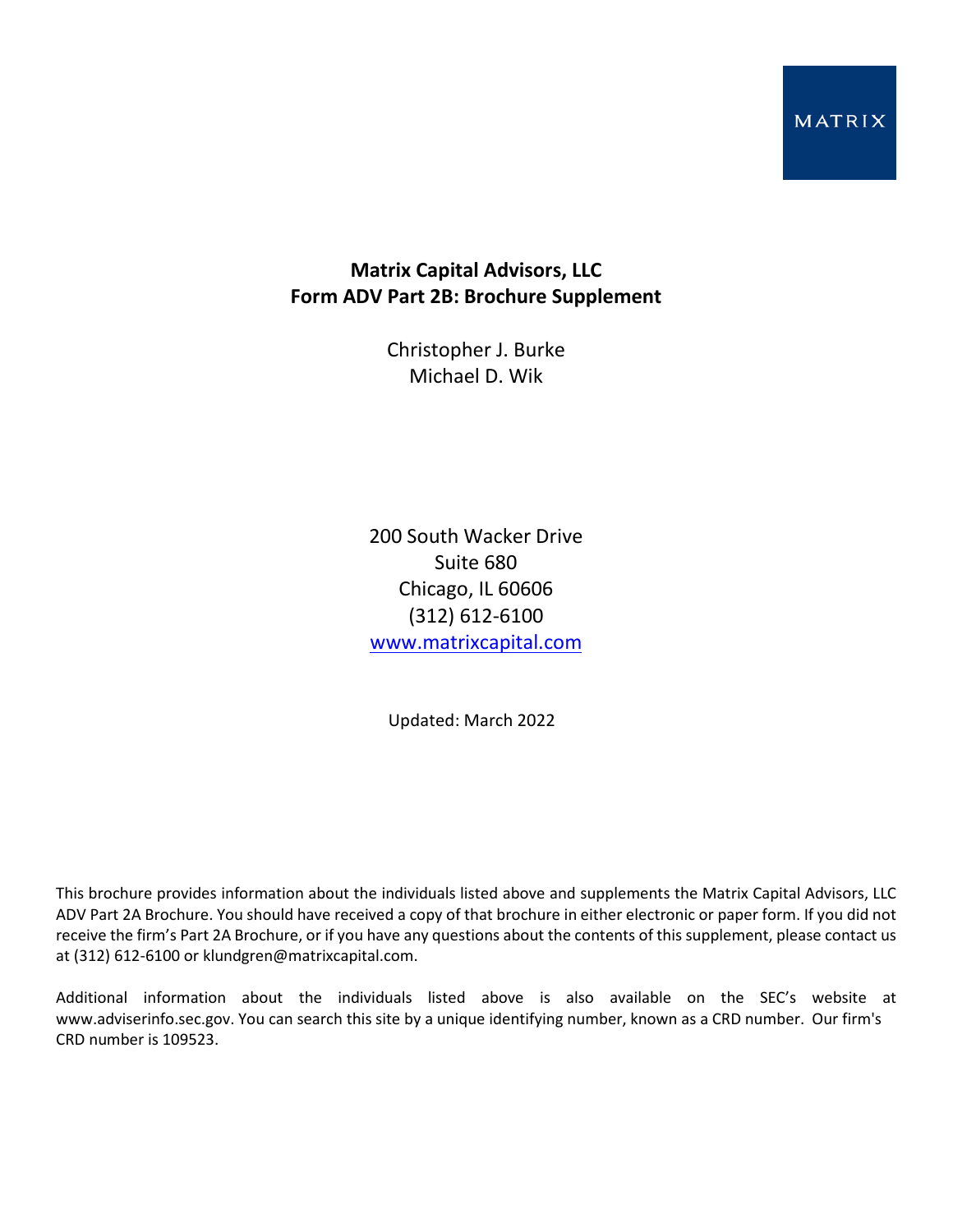# **Christopher J. Burke**

#### **Educational, Background and Business Experience**

Christopher John Burke (born 1954) has over 37 years of investment experience working across multiple assets classes advising high net worth individuals and institutional investors. Mr. Burke's experience includes acquisitions, capital raising, financial reporting, portfolio management, and relationship management.

#### **CIPW Service Company, LLC (January 2022 - Current)**

*Employee (Not Investment Related)*

#### **Matrix Capital Advisors LLC (2000 - Current)**

#### *Principal, Managing Director*

- Member of Asset Allocation and Investment Committees
- Manages new business development and all client relationships for the firm
- Manages all real-estate investment activities of the firm

#### **Lunn Partners LLC (1996-1999)**

#### *Managing Director*

- Managed Investment Advisory Group and Private Investment practice at firm.
- Member of Investment Committee and Asset Allocation/Manager Selection Committees
- Directed all Real estate Investment activities for the firm.

#### **LaSalle Partners Limited (1984 - 1996)**

#### *Senior Vice President-Limited Partner*

- Managed Institutional Capital relationships for Real Estate Investment Group (LaSalle Advisors Ltd.)
- Co-developed and raised equity capital for firm's first international investment initiative.

#### **Aetna Life and Casualty (1978-1984)**

#### *Account Executive –Employee Benefits Division*

#### **Credentials**

Bowdoin College; BA in Economics - 1977

#### **Disciplinary Information**

Mr. Burke has no reportable disciplinary history.

#### **Other Business Activities**

None

#### **Additional Compensation**

Mr. Burke does not receive any economic benefit from any person or entity other than Matrix Capital Advisors LLC in connection with investment advice to clients.

#### **Supervision**

Matrix Capital Advisors LLC's Principals are jointly responsible for monitoring each other's adherence to the Company's Policies and Procedures and Code of Ethics, as well as adherence to all legal and regulatory requirements.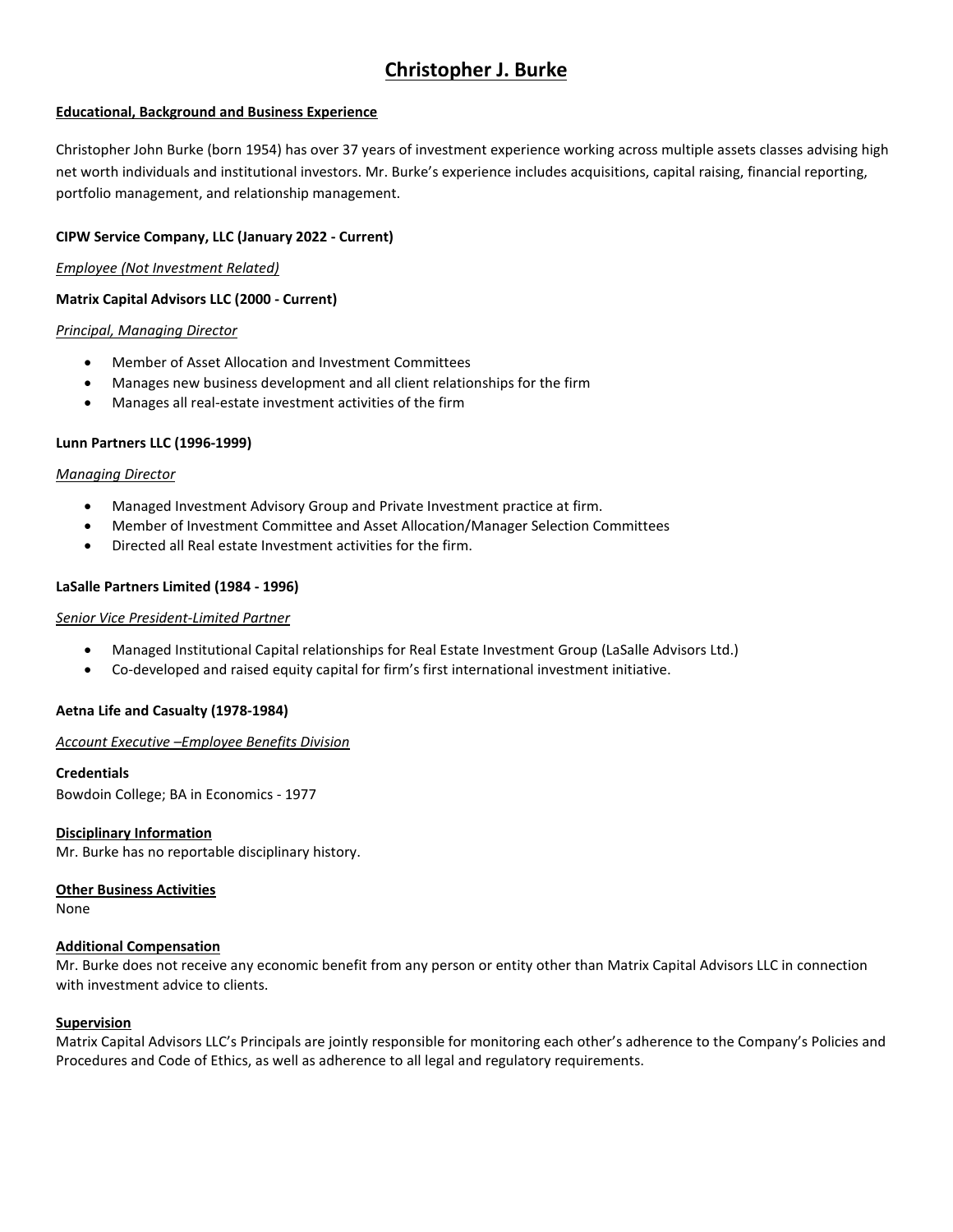# **Michael D. Wik, CFA**

#### **Educational, Background and Business Experience**

Michael David Wik (born 1966) has over 32 years of experience in all facets of finance including trading, capital raising, financial analysis, financial reporting, portfolio management, planning and budgeting and compliance.

#### **CIPW Service Company, LLC (January 2022 - Current)**

#### *Employee (Not Investment Related)*

#### **Matrix Capital Advisors LLC (2000 - Current)**

#### *Principal, Managing Director and Portfolio Manager*

- Responsible for due diligence of investment managers and investment opportunities, portfolio management, asset allocation and trading
- Oversee all internal operations including financial reporting, client relations and operations

#### **Huizenga Capital Management LLC (1990 - 1999)**

#### *Vice President*

- Responsible for portfolio trading and dealing with the firm's prime brokers
- Responsible for financial analysis and due diligence of public and private investment opportunities
- Responsible for compliance reporting

#### *Controller*

- Responsible for maintaining the financial statements for all the firm's investment entities
- Responsible for generating annual budgets and financial forecasts
- Responsible for portfolio performance reporting

#### **Greyhound Lines, Inc. (1989-1990)**

#### *Financial Analyst*

- Responsible for performance analysis of the company's Midwest maintenance facilities
- Developed annual budgets and financial statement forecasts
- Developed employee scheduling models

#### **Ryder System Inc., Automotive Carrier Division (1986-1989)**

#### *Financial Analyst*

- Responsible for financial modeling of the company's rate structures and distribution facilities
- Responsible for publishing the company's rate books
- Developed financial models used to produce the company's monthly financial forecasts of distribution volume

#### **AJA Financial Planners, Inc. (1984-1986)**

#### *Associate*

- Responsible for new business generation across all product classes including insurance, annuities, mutual funds, and private placements.
- Managed client investment portfolios
- Managed the firm's telemarketing operations

#### **Credentials**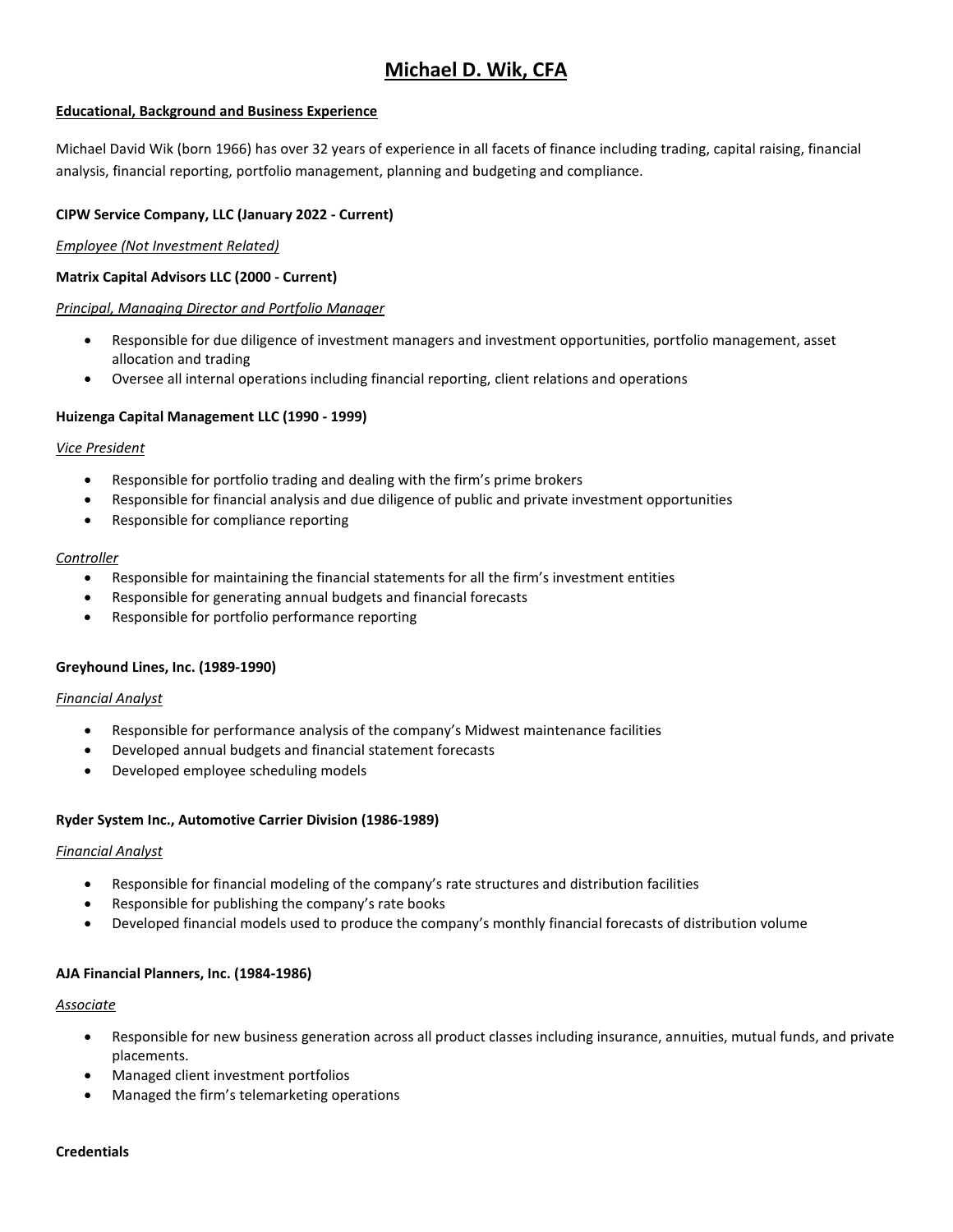Marquette University; BS – 1988 University of Detroit; MBA – 1991 CFA® Charterholder (see attached detailed description from the CFA Institute) Member of the CFA Society of Chicago

#### **Disciplinary Information**

Mr. Wik has no reportable disciplinary history.

#### **Other Business Activities**

None

#### **Additional Compensation**

Mr. Wik does not receive any economic benefit from any person or entity other than Matrix Capital Advisors LLC in connection with investment advice to clients.

#### **Supervision**

Matrix Capital Advisors LLC's Principals are jointly responsible for monitoring each other's adherence to the Company's Policies and Procedures and Code of Ethics, as well as adherence to all legal and regulatory requirements.